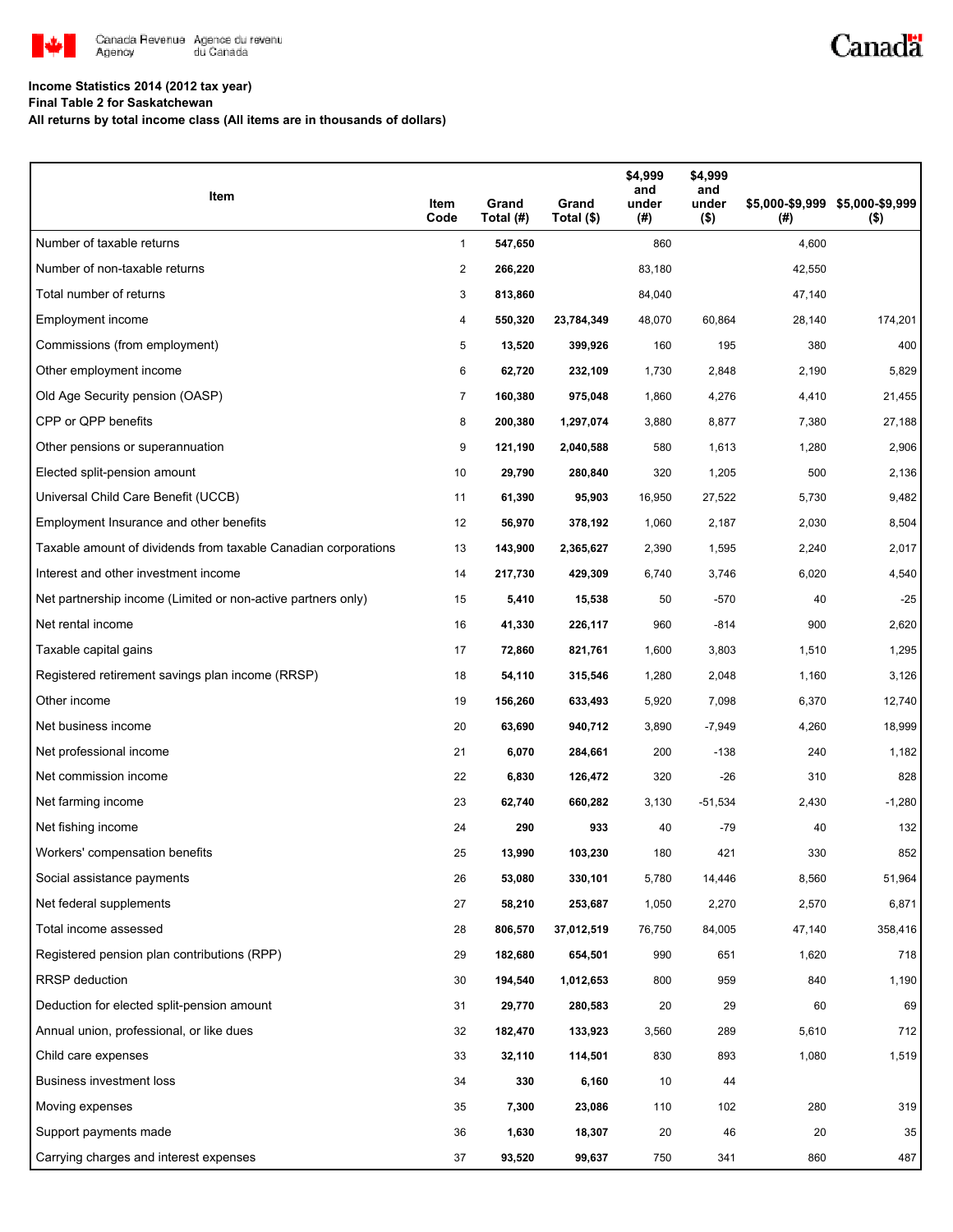

#### **Income Statistics 2014 (2012 tax year)**

**Final Table 2 for Saskatchewan**

#### **All returns by total income class (All items are in thousands of dollars)**

| Item                                                                                           | Item<br>Code | Grand<br>Total (#) | Grand<br>Total (\$) | \$4,999<br>and<br>under<br>(#) | \$4,999<br>and<br>under<br>$($ \$) | (# )   | \$5,000-\$9,999 \$5,000-\$9,999<br>$($ \$) |
|------------------------------------------------------------------------------------------------|--------------|--------------------|---------------------|--------------------------------|------------------------------------|--------|--------------------------------------------|
| Deductions for CPP/QPP contributions on self-employment and<br>other earnings                  | 38           | 62,850             | 55,051              | 650                            | 37                                 | 4,090  | 636                                        |
| Deductions for provincial parental insurance plan (PPIP) premiums<br>on self-employment income | 39           |                    |                     |                                |                                    |        |                                            |
| Exploration and development expenses                                                           | 40           | 3,860              | 31,769              |                                |                                    |        |                                            |
| Other employment expenses                                                                      | 41           | 24,910             | 116,938             | 90                             | 214                                | 130    | 249                                        |
| Clergy residence deduction                                                                     | 42           | 1,420              | 16,661              |                                |                                    |        |                                            |
| Other deductions                                                                               | 43           | 20,350             | 49,231              | 700                            | 658                                | 680    | 364                                        |
| Total deductions before adjustments                                                            | 44           | 465,440            | 2,613,599           | 7,600                          | 4,426                              | 12,550 | 6,391                                      |
| Social benefits repayment                                                                      | 45           | 14,940             | 41,478              |                                |                                    |        |                                            |
| Net income after adjustments                                                                   | 46           | 803,350            | 34,401,136          | 73,660                         | 120,743                            | 47,090 | 352,276                                    |
| Canadian Forces personnel and police deduction                                                 | 47           | 30                 | 696                 |                                |                                    |        |                                            |
| Security options deductions                                                                    | 48           | 610                | 25,933              |                                |                                    |        |                                            |
| Other payments deductions                                                                      | 49           | 111,260            | 686,740             | 6,890                          | 17,197                             | 11,250 | 59,687                                     |
| Non-capital losses of other years                                                              | 50           | 750                | 5,728               | 10                             | 10                                 |        |                                            |
| Net capital losses of other years                                                              | 51           | 13,980             | 25,264              | 50                             | 43                                 | 80     | 110                                        |
| Capital gains deduction                                                                        | 52           | 8,060              | 518,196             | 30                             | 764                                | 10     | 65                                         |
| Northern residents deductions                                                                  | 53           | 7,280              | 18,818              | 160                            | 76                                 | 160    | 232                                        |
| Additional deductions                                                                          | 54           | 2,120              | 10,466              | 40                             | 103                                | 40     | 92                                         |
| Farming/fishing losses of prior years                                                          | 55           | 1,710              | 16,931              | 20                             | 175                                | 20     | 127                                        |
| Total deductions from net income                                                               | 56           | 142,130            | 1,309,002           | 7,150                          | 18,367                             | 11,500 | 60,351                                     |
| Taxable income assessed                                                                        | 57           | 788,190            | 33,097,608          | 70,180                         | 104,904                            | 43,170 | 292,256                                    |
| Basic personal amount                                                                          | 58           | 813,850            | 8,764,819           | 84,030                         | 886,579                            | 47,140 | 503,316                                    |
| Age amount                                                                                     | 59           | 152,870            | 920,665             | 2,010                          | 13,192                             | 4,470  | 29,800                                     |
| Spouse or common-law partner amount                                                            | 60           | 57,220             | 408,520             | 3,860                          | 34,707                             | 1,930  | 13,938                                     |
| Amount for eligible dependant                                                                  | 61           | 30,650             | 317,073             | 4,000                          | 42,405                             | 2,110  | 22,208                                     |
| Amount for children 17 and under                                                               | 62           | 117,630            | 487,342             | 8,290                          | 37,812                             | 3,990  | 16,653                                     |
| Amount for infirm dependants age 18 or older                                                   | 63           | 460                | 2,196               |                                |                                    |        |                                            |
| CPP or QPP contributions through employment                                                    | 64           | 469,200            | 734,342             | 6,780                          | 3,084                              | 19,430 | 3,570                                      |
| CPP or QPP contributions on self-employment and other earnings                                 | 65           | 62,850             | 55,051              | 650                            | 37                                 | 4,090  | 636                                        |
| Employment Insurance premiums                                                                  | 66           | 476,390            | 279,000             | 21,530                         | 5,460                              | 24,600 | 3,287                                      |
| PPIP premiums paid                                                                             | 67           |                    |                     |                                |                                    |        |                                            |
| PPIP premiums payable on employment income                                                     | 68           |                    |                     |                                |                                    |        |                                            |
| PPIP premiums payable on self-employment income                                                | 69           |                    |                     |                                |                                    |        |                                            |
| Volunteer firefighters' amount                                                                 | 70           | 1,750              | 5,235               | 40                             | 117                                |        |                                            |
| Canada employment amount                                                                       | 71           | 534,710            | 572,884             | 24,120                         | 22,769                             | 28,380 | 30,179                                     |
| Public transit amount                                                                          | 72           | 19,790             | 6,490               | 1,190                          | 259                                | 1,640  | 345                                        |
| Children's fitness amount                                                                      | 73           | 52,830             | 28,885              | 730                            | 331                                | 550    | 221                                        |
| Children's arts amount                                                                         | 74           | 18,140             | 9,034               | 200                            | 93                                 | 170    | 69                                         |

Canadä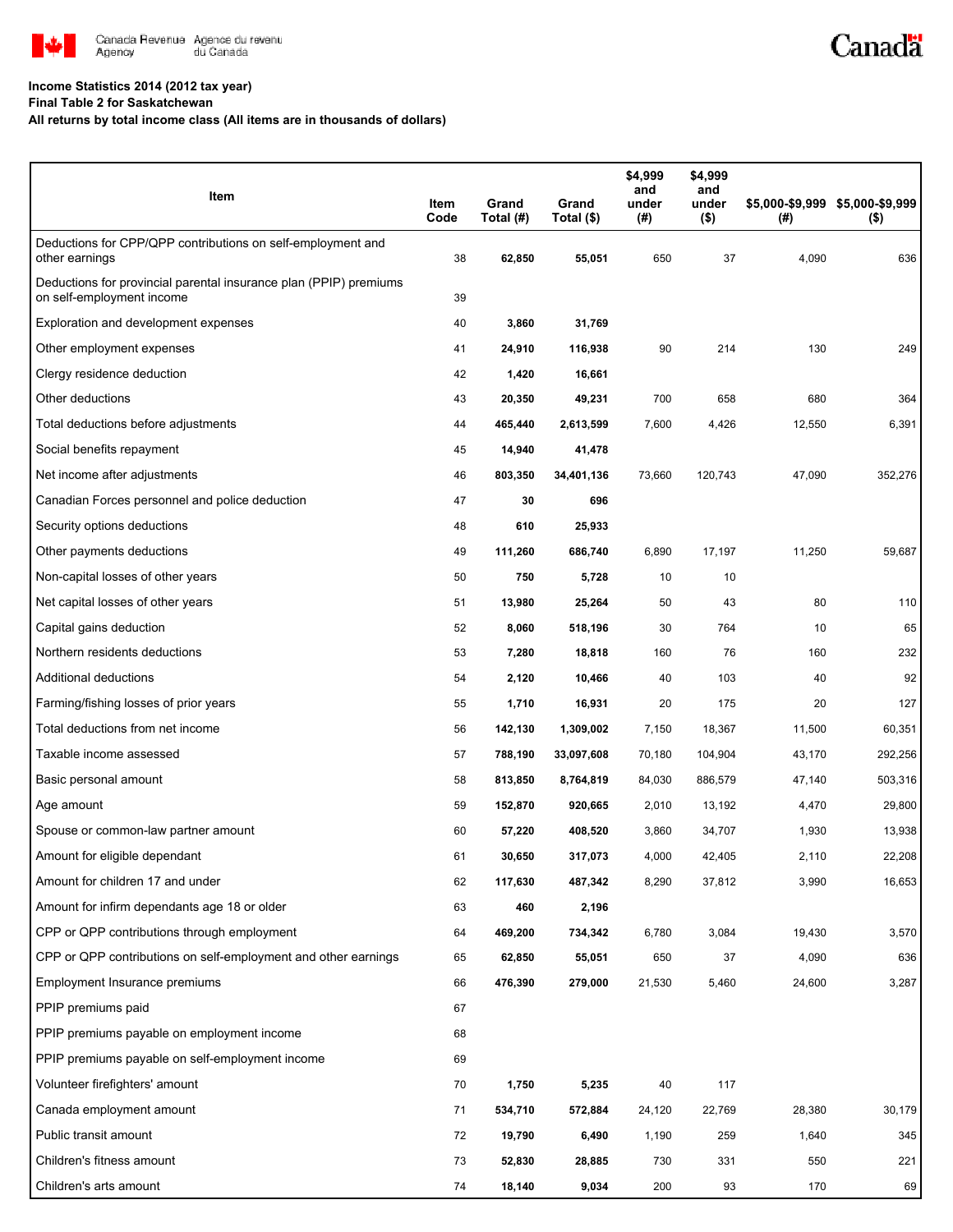

# Canadä

### **Income Statistics 2014 (2012 tax year)**

**Final Table 2 for Saskatchewan**

**All returns by total income class (All items are in thousands of dollars)**

| Item                                                              |              | Grand     | Grand      | \$4,999<br>and<br>under | \$4,999<br>and<br>under |        | \$5,000-\$9,999 \$5,000-\$9,999 |
|-------------------------------------------------------------------|--------------|-----------|------------|-------------------------|-------------------------|--------|---------------------------------|
|                                                                   | Item<br>Code | Total (#) | Total (\$) | $($ #)                  | $($ \$)                 | (# )   | $($ \$)                         |
| Home buyers' amount                                               | 75           | 7,680     | 35,083     | 80                      | 317                     | 40     | 197                             |
| Pension income amount                                             | 76           | 138,180   | 257,955    | 860                     | 1,068                   | 1,700  | 2,378                           |
| Caregiver amount                                                  | 77           | 3,340     | 16,835     | 60                      | 371                     | 50     | 227                             |
| Disability amount                                                 | 78           | 18,810    | 141,873    | 830                     | 6,405                   | 1,210  | 9,137                           |
| Disability amount transferred from a dependant                    | 79           | 5,430     | 52,850     | 140                     | 1,523                   | 100    | 1,079                           |
| Interest paid on student loans                                    | 80           | 20,150    | 11,718     | 130                     | 49                      | 90     | 32                              |
| Tuition, education, and textbook amounts                          | 81           | 55,360    | 291,862    |                         |                         |        |                                 |
| Tuition, education, and textbook amounts transferred from a child | 82           | 14,620    | 72,623     | 10                      | 38                      |        |                                 |
| Amounts transferred from spouse or common-law partner             | 83           | 34,250    | 174,174    | 3,810                   | 18,069                  | 1,610  | 7,399                           |
| Medical expenses                                                  | 84           | 113,780   | 310,321    | 1,920                   | 2,328                   | 2,380  | 3,330                           |
| Total tax credits on personal amounts                             | 85           | 813,860   | 2,093,584  | 84,030                  | 161,559                 | 47,140 | 97,218                          |
| Allowable charitable donations and government gifts               | 86           | 192,420   | 314,477    | 250                     | 74                      | 410    | 204                             |
| Eligible cultural and ecological gifts                            | 87           | 170       | 454        |                         |                         |        |                                 |
| Total tax credit on donations and gifts                           | 88           | 191,300   | 86,707     | 220                     | 15                      | 400    | 40                              |
| Total federal non-refundable tax credits                          | 89           | 813,860   | 2,180,291  | 84,030                  | 161,574                 | 47,140 | 97,258                          |
| Federal dividend tax credit                                       | 90           | 134,640   | 315,149    | 720                     |                         | 590    | $\mathbf{1}$                    |
| Overseas employment tax credit                                    | 91           | 160       | 1,926      |                         |                         |        |                                 |
| Minimum tax carryover                                             | 92           | 3,320     | 9,131      |                         |                         |        |                                 |
| Basic federal tax                                                 | 93           | 529,150   | 3,805,905  | 200                     | 32                      | 530    | 167                             |
| Federal Foreign Tax Credit                                        | 94           | 30,220    | 17,899     |                         |                         |        |                                 |
| Federal Political contribution tax credit                         | 95           | 7,360     | 1,184      |                         |                         |        |                                 |
| <b>Investment Tax Credit</b>                                      | 96           | 1,830     | 2,166      |                         |                         |        |                                 |
| Labour-sponsored funds tax credit                                 | 97           | 19,590    | 12,367     |                         |                         |        |                                 |
| Alternative minimum tax payable                                   | 98           | 2,930     | 15,258     |                         |                         |        |                                 |
| Net federal tax                                                   | 99           | 527,630   | 3,775,114  | 180                     | 33                      | 510    | 169                             |
| CPP contributions on self-employment                              | 100          | 62,850    | 110,102    | 650                     | 74                      | 4,090  | 1,272                           |
| Social Benefits repayment                                         | 101          | 14,940    | 41,478     |                         |                         |        |                                 |
| Net Provincial Tax                                                | 102          | 473,980   | 2,131,230  | 180                     | 21                      | 330    | 87                              |
| Total tax payable                                                 | 103          | 547,650   | 6,057,991  | 860                     | 129                     | 4,600  | 1,528                           |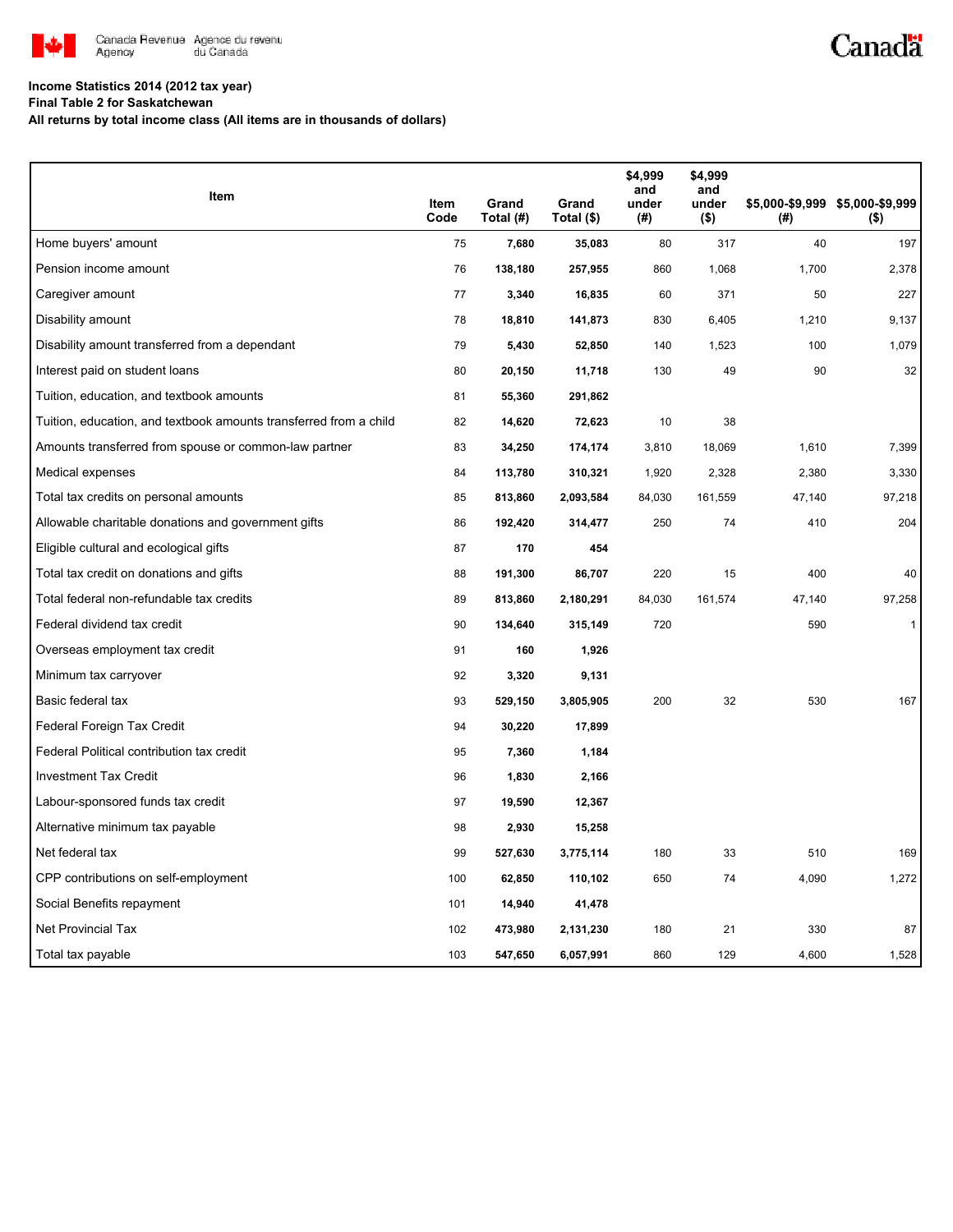| Item                                                                          | Item<br>Code   | (#)    | \$10,000-\$14,999 \$10,000-\$14,999 \$15,000-\$19,999 \$15,000-\$19,999 \$20,000-\$24,999 \$20,000-\$24,999<br>$($ \$) | (#)    | $($ \$)   | (#)    | $($ \$)   |
|-------------------------------------------------------------------------------|----------------|--------|------------------------------------------------------------------------------------------------------------------------|--------|-----------|--------|-----------|
| Number of taxable returns                                                     | $\mathbf{1}$   | 14,570 |                                                                                                                        | 24,130 |           | 34,440 |           |
| Number of non-taxable returns                                                 | $\overline{2}$ | 46,040 |                                                                                                                        | 50,660 |           | 22,680 |           |
| Total number of returns                                                       | 3              | 60,610 |                                                                                                                        | 74,790 |           | 57,120 |           |
| Employment income                                                             | 4              | 30,510 | 300,593                                                                                                                | 29,970 | 411,440   | 30,560 | 549,107   |
| Commissions (from employment)                                                 | 5              | 610    | 1,022                                                                                                                  | 730    | 1,958     | 810    | 3,098     |
| Other employment income                                                       | 6              | 2,610  | 7,856                                                                                                                  | 2,760  | 8,636     | 2,920  | 11,320    |
| Old Age Security pension (OASP)                                               | $\overline{7}$ | 12,900 | 76,036                                                                                                                 | 35,140 | 221,418   | 21,400 | 135,067   |
| CPP or QPP benefits                                                           | 8              | 16,570 | 72,722                                                                                                                 | 35,840 | 180,518   | 24,140 | 167,345   |
| Other pensions or superannuation                                              | 9              | 4,440  | 11,314                                                                                                                 | 12,040 | 36,040    | 15,770 | 85,751    |
| Elected split-pension amount                                                  | 10             | 1,790  | 9,943                                                                                                                  | 2,050  | 13,297    | 3,360  | 25,991    |
| Universal Child Care Benefit (UCCB)                                           | 11             | 5,730  | 8,897                                                                                                                  | 5,370  | 8,514     | 4,350  | 6,858     |
| Employment Insurance and other<br>benefits                                    | 12             | 3,560  | 20,412                                                                                                                 | 4,770  | 31,495    | 5,590  | 40,647    |
| Taxable amount of dividends from<br>taxable Canadian corporations             | 13             | 5,210  | 4,343                                                                                                                  | 7,370  | 8,487     | 7,430  | 13,025    |
| Interest and other investment income                                          | 14             | 11,290 | 9,828                                                                                                                  | 20,490 | 21,528    | 17,720 | 26,345    |
| Net partnership income (Limited or<br>non-active partners only)               | 15             | 70     | $-55$                                                                                                                  | 90     | $-35$     | 90     | $-21$     |
| Net rental income                                                             | 16             | 1,390  | 3,755                                                                                                                  | 2,110  | 6,648     | 2,440  | 10,245    |
| Taxable capital gains                                                         | 17             | 2,860  | 2,753                                                                                                                  | 4,010  | 4,272     | 4,100  | 5,292     |
| Registered retirement savings plan<br>income (RRSP)                           | 18             | 1,910  | 6,909                                                                                                                  | 2,890  | 9,594     | 3,530  | 14,512    |
| Other income                                                                  | 19             | 9,250  | 21,534                                                                                                                 | 11,200 | 23,987    | 10,260 | 23,764    |
| Net business income                                                           | 20             | 5,700  | 40,437                                                                                                                 | 5,470  | 49,441    | 4,790  | 51,320    |
| Net professional income                                                       | 21             | 300    | 2,002                                                                                                                  | 300    | 2,461     | 270    | 2,724     |
| Net commission income                                                         | 22             | 390    | 1,548                                                                                                                  | 410    | 2,143     | 420    | 2,533     |
| Net farming income                                                            | 23             | 5,330  | 20,840                                                                                                                 | 5,170  | 19,144    | 4,250  | 20,837    |
| Net fishing income                                                            | 24             | 40     | 131                                                                                                                    | 40     | 197       | 30     | 121       |
| Workers' compensation benefits                                                | 25             | 510    | 1,897                                                                                                                  | 780    | 3,779     | 1,100  | 8,675     |
| Social assistance payments                                                    | 26             | 11,370 | 100,022                                                                                                                | 15,800 | 89,397    | 4,870  | 37,710    |
| Net federal supplements                                                       | 27             | 8,730  | 33,350                                                                                                                 | 28,960 | 157,394   | 11,170 | 35,036    |
| Total income assessed                                                         | 28             | 60,610 | 758,997                                                                                                                | 74,790 | 1,312,867 | 57,120 | 1,278,843 |
| Registered pension plan contributions<br>(RPP)                                | 29             | 2,770  | 1,844                                                                                                                  | 3,900  | 3,028     | 5,430  | 5,377     |
| RRSP deduction                                                                | 30             | 1,900  | 2,372                                                                                                                  | 3,370  | 5,146     | 5,040  | 8,508     |
| Deduction for elected split-pension<br>amount                                 | 31             | 160    | 263                                                                                                                    | 430    | 834       | 880    | 2,061     |
| Annual union, professional, or like<br>dues                                   | 32             | 6,840  | 1,195                                                                                                                  | 7,260  | 1,592     | 7,750  | 2,084     |
| Child care expenses                                                           | 33             | 1,390  | 2,460                                                                                                                  | 1,780  | 3,813     | 2,150  | 5,401     |
| Business investment loss                                                      | 34             |        |                                                                                                                        |        |           | 10     | 134       |
| Moving expenses                                                               | 35             | 500    | 466                                                                                                                    | 610    | 602       | 630    | 746       |
| Support payments made                                                         | 36             | 30     | 48                                                                                                                     | 20     | 55        | 50     | 164       |
| Carrying charges and interest<br>expenses                                     | 37             | 1,950  | 761                                                                                                                    | 5,590  | 1,571     | 5,980  | 2,065     |
| Deductions for CPP/QPP contributions<br>on self-employment and other earnings | 38             | 6,470  | 2,070                                                                                                                  | 5,970  | 2,802     | 5,310  | 3,126     |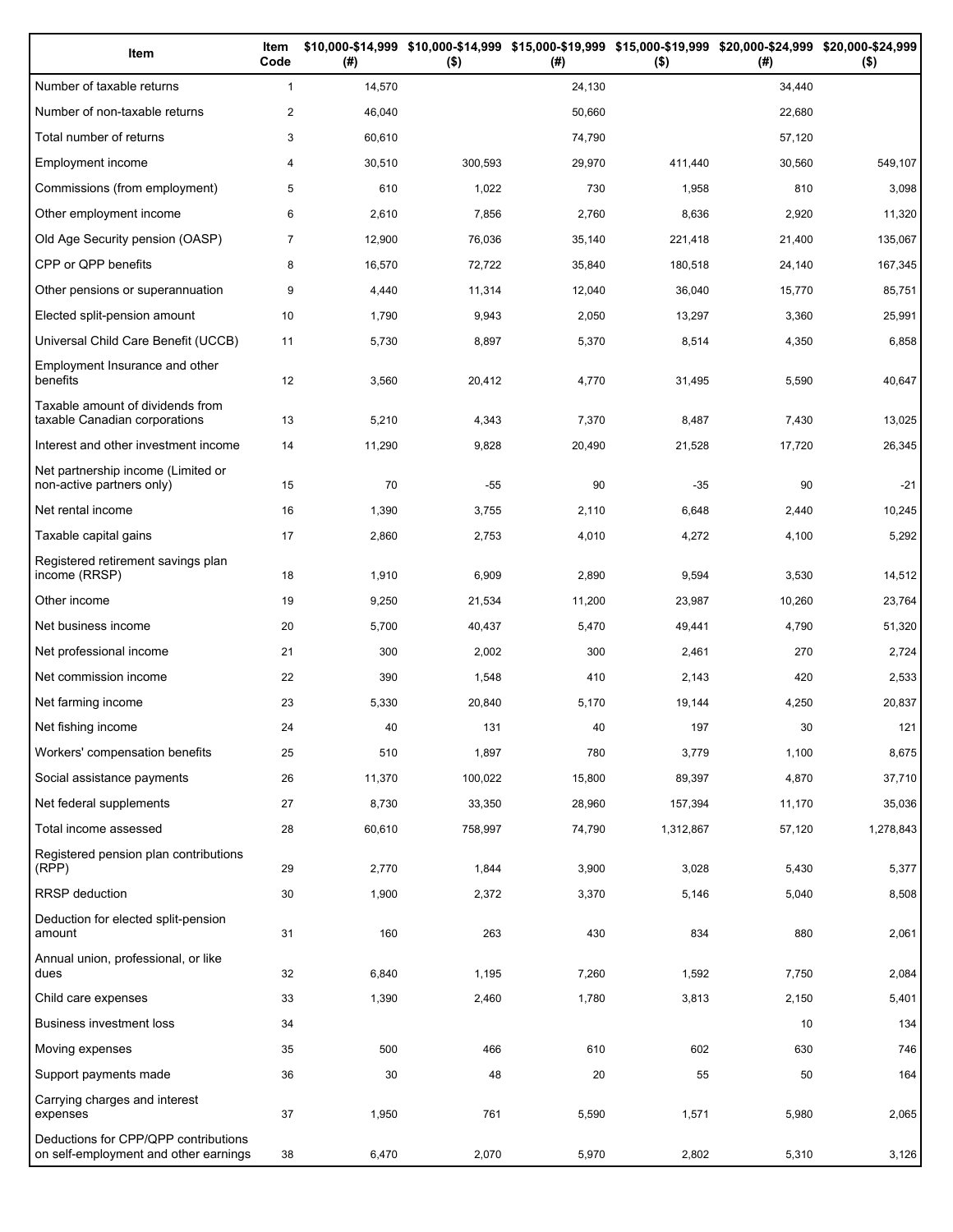| Item                                                                                              | Item<br>Code | (#)    | \$10,000-\$14,999 \$10,000-\$14,999 \$15,000-\$19,999 \$15,000-\$19,999 \$20,000-\$24,999 \$20,000-\$24,999<br>$($ \$) | (#)    | $($ \$)   | (#)    | $($ \$)   |
|---------------------------------------------------------------------------------------------------|--------------|--------|------------------------------------------------------------------------------------------------------------------------|--------|-----------|--------|-----------|
| Deductions for provincial parental<br>insurance plan (PPIP) premiums on<br>self-employment income | 39           |        |                                                                                                                        |        |           |        |           |
| Exploration and development expenses                                                              | 40           | 30     | 34                                                                                                                     | 30     | 45        | 60     | 61        |
| Other employment expenses                                                                         | 41           | 210    | 422                                                                                                                    | 360    | 637       | 480    | 815       |
| Clergy residence deduction                                                                        | 42           | 10     | 66                                                                                                                     | 20     | 95        | 40     | 265       |
| Other deductions                                                                                  | 43           | 1,100  | 553                                                                                                                    | 1,780  | 1,079     | 1,770  | 1,049     |
| Total deductions before adjustments                                                               | 44           | 18,190 | 12,635                                                                                                                 | 23,220 | 21,388    | 25,040 | 31,893    |
| Social benefits repayment                                                                         | 45           |        |                                                                                                                        |        |           |        |           |
| Net income after adjustments                                                                      | 46           | 60,580 | 746,434                                                                                                                | 74,780 | 1,291,564 | 57,120 | 1,246,981 |
| Canadian Forces personnel and police<br>deduction                                                 | 47           |        |                                                                                                                        |        |           |        |           |
| Security options deductions                                                                       | 48           |        |                                                                                                                        |        |           |        |           |
| Other payments deductions                                                                         | 49           | 19,260 | 135,269                                                                                                                | 35,980 | 250,575   | 15,560 | 81,421    |
| Non-capital losses of other years                                                                 | 50           | 60     | 219                                                                                                                    | 110    | 337       | 70     | 214       |
| Net capital losses of other years                                                                 | 51           | 160    | 161                                                                                                                    | 310    | 199       | 580    | 493       |
| Capital gains deduction                                                                           | 52           | 50     | 182                                                                                                                    | 160    | 411       | 160    | 916       |
| Northern residents deductions                                                                     | 53           | 250    | 522                                                                                                                    | 430    | 997       | 460    | 1,091     |
| Additional deductions                                                                             | 54           | 110    | 279                                                                                                                    | 310    | 1,779     | 310    | 1,013     |
| Farming/fishing losses of prior years                                                             | 55           | 90     | 165                                                                                                                    | 120    | 427       | 140    | 503       |
| Total deductions from net income                                                                  | 56           | 19,830 | 136,802                                                                                                                | 36,940 | 254,724   | 16,870 | 85,663    |
| Taxable income assessed                                                                           | 57           | 55,940 | 609,999                                                                                                                | 72,940 | 1,037,275 | 56,530 | 1,161,368 |
| Basic personal amount                                                                             | 58           | 60,610 | 651,467                                                                                                                | 74,790 | 806,728   | 57,120 | 616,413   |
| Age amount                                                                                        | 59           | 12,930 | 86,792                                                                                                                 | 35,160 | 236,223   | 21,410 | 143,841   |
| Spouse or common-law partner<br>amount                                                            | 60           | 3,100  | 19,851                                                                                                                 | 4,400  | 25,081    | 4,230  | 26,801    |
| Amount for eligible dependant                                                                     | 61           | 2,770  | 29,353                                                                                                                 | 3,040  | 31,937    | 2,460  | 25,764    |
| Amount for children 17 and under                                                                  | 62           | 5,380  | 22,331                                                                                                                 | 6,130  | 26,809    | 5,550  | 23,892    |
| Amount for infirm dependants age 18<br>or older                                                   | 63           | 10     | 67                                                                                                                     | 20     | 113       | 30     | 128       |
| CPP or QPP contributions through<br>employment                                                    | 64           | 25,100 | 9,121                                                                                                                  | 26,450 | 14,797    | 27,950 | 21,609    |
| CPP or QPP contributions on<br>self-employment and other earnings                                 | 65           | 6,470  | 2,070                                                                                                                  | 5,970  | 2,802     | 5,310  | 3,126     |
| Employment Insurance premiums                                                                     | 66           | 26,750 | 5,336                                                                                                                  | 26,710 | 7,210     | 27,870 | 9,656     |
| PPIP premiums paid                                                                                | 67           |        |                                                                                                                        |        |           |        |           |
| PPIP premiums payable on<br>employment income                                                     | 68           |        |                                                                                                                        |        |           |        |           |
| PPIP premiums payable on<br>self-employment income                                                | 69           |        |                                                                                                                        |        |           |        |           |
| Volunteer firefighters' amount                                                                    | 70           | 40     | 120                                                                                                                    | 40     | 129       | 60     | 174       |
| Canada employment amount                                                                          | 71           | 30,830 | 32,771                                                                                                                 | 30,660 | 32,710    | 31,440 | 33,624    |
| Public transit amount                                                                             | 72           | 2,070  | 486                                                                                                                    | 2,130  | 610       | 2,120  | 764       |
| Children's fitness amount                                                                         | 73           | 850    | 361                                                                                                                    | 1,210  | 535       | 1,520  | 655       |
| Children's arts amount                                                                            | 74           | 250    | 105                                                                                                                    | 330    | 151       | 430    | 185       |
| Home buyers' amount                                                                               | 75           | 70     | 276                                                                                                                    | 130    | 540       | 230    | 960       |
| Pension income amount                                                                             | 76           | 5,820  | 8,917                                                                                                                  | 13,770 | 21,107    | 17,850 | 33,147    |
| Caregiver amount                                                                                  | 77           | 80     | 335                                                                                                                    | 140    | 652       | 150    | 679       |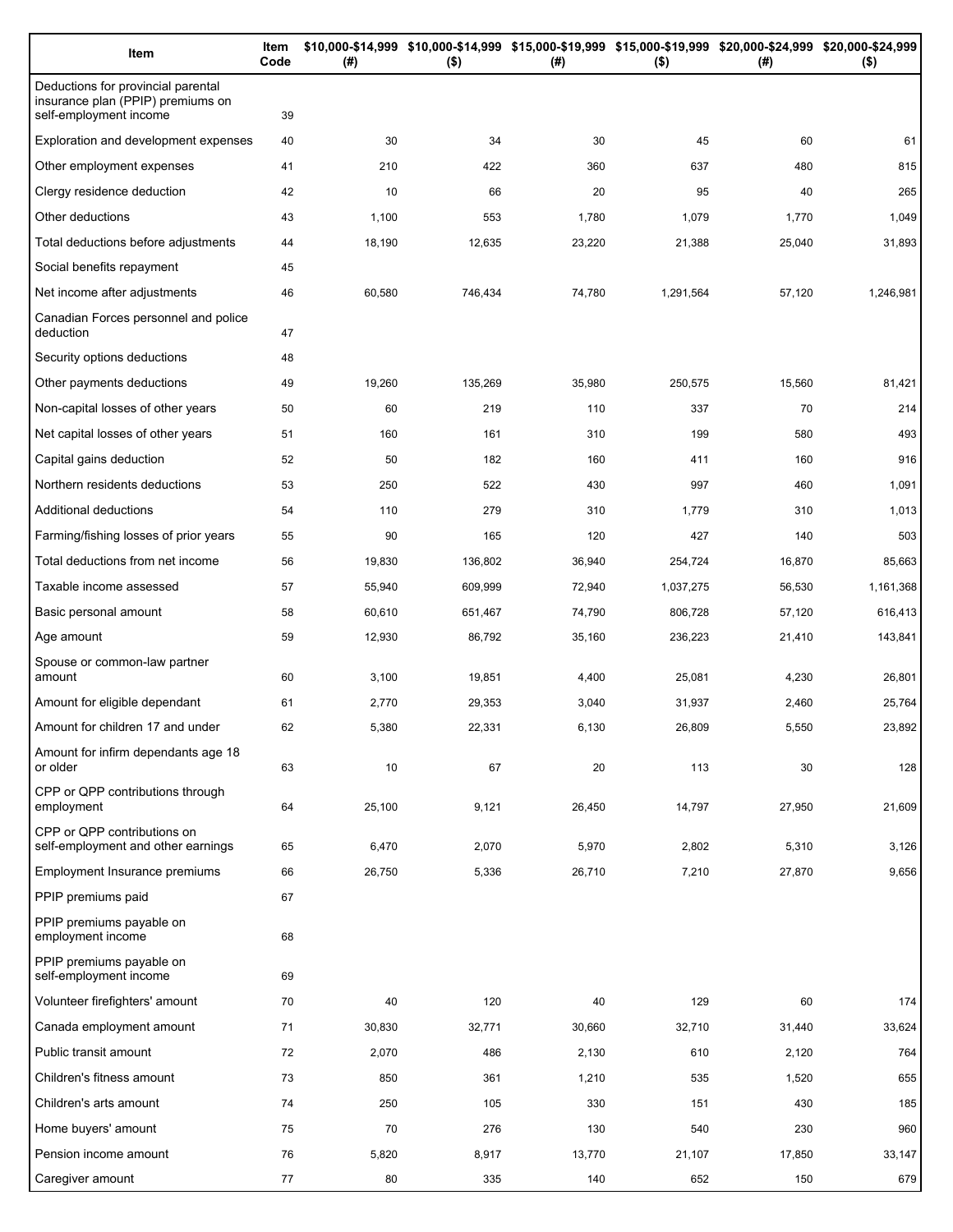| Item                                                                 | Item<br>Code | (#)    | \$10,000-\$14,999 \$10,000-\$14,999 \$15,000-\$19,999 \$15,000-\$19,999 \$20,000-\$24,999 \$20,000-\$24,999<br>$($ \$) | (#)    | $($ \$)        | (# )   | $($ \$) |
|----------------------------------------------------------------------|--------------|--------|------------------------------------------------------------------------------------------------------------------------|--------|----------------|--------|---------|
| Disability amount                                                    | 78           | 2,310  | 17,345                                                                                                                 | 2,440  | 18,402         | 2,300  | 17,313  |
| Disability amount transferred from a<br>dependant                    | 79           | 120    | 1,123                                                                                                                  | 200    | 2,046          | 220    | 1,854   |
| Interest paid on student loans                                       | 80           | 330    | 105                                                                                                                    | 850    | 360            | 1,110  | 507     |
| Tuition, education, and textbook<br>amounts                          | 81           | 4,500  | 4,812                                                                                                                  | 7,980  | 29,460         | 6,570  | 40,292  |
| Tuition, education, and textbook<br>amounts transferred from a child | 82           |        |                                                                                                                        | 90     | 278            | 160    | 690     |
| Amounts transferred from spouse or<br>common-law partner             | 83           | 3,770  | 18,618                                                                                                                 | 5,290  | 29,689         | 3,920  | 21,243  |
| Medical expenses                                                     | 84           | 5,170  | 7,937                                                                                                                  | 10,720 | 21,749         | 14,530 | 33,106  |
| Total tax credits on personal amounts                                | 85           | 60,610 | 137,959                                                                                                                | 74,790 | 196,519        | 57,120 | 158,466 |
| Allowable charitable donations and<br>government gifts               | 86           | 1,910  | 1,604                                                                                                                  | 4,930  | 3,100          | 9,230  | 6,331   |
| Eligible cultural and ecological gifts                               | 87           |        |                                                                                                                        | 10     | 3              | 20     | 13      |
| Total tax credit on donations and gifts                              | 88           | 1.880  | 200                                                                                                                    | 4,870  | 800            | 9,120  | 1,644   |
| Total federal non-refundable tax credits                             | 89           | 60,610 | 138,159                                                                                                                | 74,790 | 197,319        | 57,120 | 160,110 |
| Federal dividend tax credit                                          | 90           | 2,660  | 104                                                                                                                    | 4,100  | 422            | 5,850  | 1,043   |
| Overseas employment tax credit                                       | 91           |        |                                                                                                                        |        |                |        |         |
| Minimum tax carryover                                                | 92           | 30     | $\overline{7}$                                                                                                         | 50     | 25             | 110    | 70      |
| Basic federal tax                                                    | 93           | 10,190 | 2,106                                                                                                                  | 21,990 | 12,347         | 33,280 | 29,777  |
| Federal Foreign Tax Credit                                           | 94           | 130    | $\overline{4}$                                                                                                         | 420    | 14             | 860    | 31      |
| Federal Political contribution tax credit                            | 95           | 20     | $\overline{2}$                                                                                                         | 70     | $\overline{7}$ | 270    | 28      |
| <b>Investment Tax Credit</b>                                         | 96           |        |                                                                                                                        |        |                | 30     | 10      |
| Labour-sponsored funds tax credit                                    | 97           | 20     | $\overline{4}$                                                                                                         | 100    | 37             | 190    | 84      |
| Alternative minimum tax payable                                      | 98           |        |                                                                                                                        |        |                |        |         |
| Net federal tax                                                      | 99           | 10,050 | 2,098                                                                                                                  | 21,820 | 12,292         | 32,990 | 29,627  |
| CPP contributions on self-employment                                 | 100          | 6,470  | 4,139                                                                                                                  | 5,970  | 5,604          | 5,310  | 6,251   |
| Social Benefits repayment                                            | 101          |        |                                                                                                                        |        |                |        |         |
| <b>Net Provincial Tax</b>                                            | 102          | 470    | 191                                                                                                                    | 10,900 | 2,204          | 20,930 | 9,793   |
| Total tax payable                                                    | 103          | 14,570 | 6.432                                                                                                                  | 24,130 | 20.103         | 34.440 | 45,679  |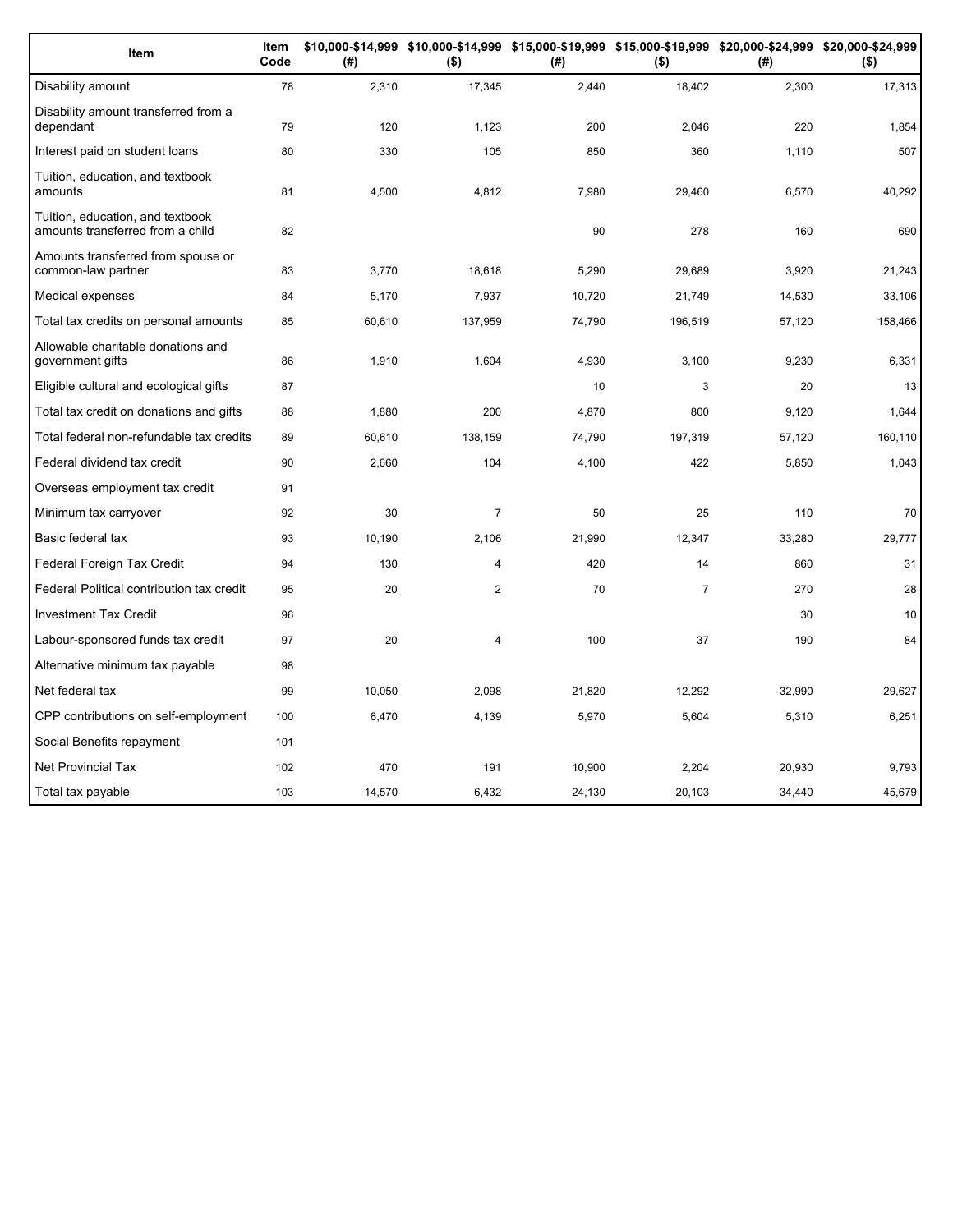| Item                                                                          | Item<br>Code   | (#)    | $($ \$)   | (# )   | \$25,000-\$29,999 \$25,000-\$29,999 \$30,000-\$34,999 \$30,000-\$34,999 \$35,000-\$39,999 \$35,000-\$39,999<br>$($ \$) | (# )   | $($ \$)   |
|-------------------------------------------------------------------------------|----------------|--------|-----------|--------|------------------------------------------------------------------------------------------------------------------------|--------|-----------|
| Number of taxable returns                                                     | $\mathbf{1}$   | 39,670 |           | 42,750 |                                                                                                                        | 42,660 |           |
| Number of non-taxable returns                                                 | 2              | 10,020 |           | 4,860  |                                                                                                                        | 2,720  |           |
| Total number of returns                                                       | 3              | 49,690 |           | 47,610 |                                                                                                                        | 45,380 |           |
| Employment income                                                             | 4              | 31,910 | 714,301   | 32,160 | 874,467                                                                                                                | 33,050 | 1,050,077 |
| Commissions (from employment)                                                 | 5              | 840    | 4,781     | 820    | 6,083                                                                                                                  | 840    | 7,271     |
| Other employment income                                                       | 6              | 2,970  | 12,300    | 3,100  | 11,784                                                                                                                 | 3,150  | 12,540    |
| Old Age Security pension (OASP)                                               | $\overline{7}$ | 14,120 | 88,177    | 12,550 | 78,232                                                                                                                 | 10,060 | 62,578    |
| CPP or QPP benefits                                                           | 8              | 16,970 | 120,560   | 15,330 | 112,053                                                                                                                | 12,890 | 96,151    |
| Other pensions or superannuation                                              | 9              | 12,180 | 110,215   | 11,700 | 143,298                                                                                                                | 9,890  | 159,464   |
| Elected split-pension amount                                                  | 10             | 3,210  | 30,837    | 3,650  | 38,709                                                                                                                 | 2,350  | 27,675    |
| Universal Child Care Benefit (UCCB)                                           | 11             | 3,720  | 5,539     | 3,200  | 4,639                                                                                                                  | 2,860  | 4,155     |
| Employment Insurance and other<br>benefits                                    | 12             | 6,170  | 45,648    | 5,730  | 41,890                                                                                                                 | 5,190  | 37,941    |
| Taxable amount of dividends from<br>taxable Canadian corporations             | 13             | 7,560  | 20,529    | 7,910  | 27,595                                                                                                                 | 8,010  | 44,951    |
| Interest and other investment income                                          | 14             | 14,510 | 23,263    | 14,030 | 23,696                                                                                                                 | 13,020 | 22,026    |
| Net partnership income (Limited or<br>non-active partners only)               | 15             | 120    | $-75$     | 150    | 31                                                                                                                     | 170    | $-95$     |
| Net rental income                                                             | 16             | 2,260  | 10,840    | 2,240  | 11,565                                                                                                                 | 2,270  | 12,020    |
| Taxable capital gains                                                         | 17             | 4,030  | 6,393     | 4,130  | 7,944                                                                                                                  | 3,930  | 8,762     |
| Registered retirement savings plan<br>income (RRSP)                           | 18             | 3,360  | 15,154    | 3,550  | 16,787                                                                                                                 | 3,530  | 16,777    |
| Other income                                                                  | 19             | 9,360  | 25,611    | 9,320  | 26,847                                                                                                                 | 9,190  | 26,604    |
| Net business income                                                           | 20             | 4,550  | 55,715    | 4,080  | 55,279                                                                                                                 | 3,710  | 51,990    |
| Net professional income                                                       | 21             | 260    | 2,967     | 250    | 3,057                                                                                                                  | 260    | 3,602     |
| Net commission income                                                         | 22             | 430    | 2,830     | 420    | 3,118                                                                                                                  | 380    | 3,667     |
| Net farming income                                                            | 23             | 3,890  | 27,288    | 3,880  | 35,789                                                                                                                 | 3,380  | 30,273    |
| Net fishing income                                                            | 24             | 20     | 103       | 10     | 58                                                                                                                     | 10     | 80        |
| Workers' compensation benefits                                                | 25             | 1,300  | 10,569    | 1,360  | 11,357                                                                                                                 | 1,450  | 14,554    |
| Social assistance payments                                                    | 26             | 2,740  | 20,554    | 1,650  | 7,325                                                                                                                  | 980    | 3,833     |
| Net federal supplements                                                       | 27             | 2,410  | 8,373     | 1,120  | 3,856                                                                                                                  | 650    | 1,925     |
| Total income assessed                                                         | 28             | 49,690 | 1,364,022 | 47,610 | 1,546,975                                                                                                              | 45,380 | 1,700,313 |
| Registered pension plan contributions<br>(RPP)                                | 29             | 7,720  | 9,594     | 10,240 | 16,237                                                                                                                 | 12,620 | 24,206    |
| RRSP deduction                                                                | 30             | 7,000  | 13,329    | 8,810  | 18,389                                                                                                                 | 10,720 | 24,776    |
| Deduction for elected split-pension<br>amount                                 | 31             | 1,540  | 4,859     | 2,180  | 8,883                                                                                                                  | 2,850  | 14,830    |
| Annual union, professional, or like<br>dues                                   | 32             | 9,090  | 3,093     | 10,620 | 4,527                                                                                                                  | 12,020 | 6,161     |
| Child care expenses                                                           | 33             | 2,480  | 7,176     | 2,640  | 8,704                                                                                                                  | 2,770  | 10,047    |
| Business investment loss                                                      | 34             | 10     | 147       | 10     | 72                                                                                                                     | 20     | 407       |
| Moving expenses                                                               | 35             | 670    | 1,126     | 560    | 882                                                                                                                    | 490    | 1,110     |
| Support payments made                                                         | 36             | 40     | 138       | 50     | 187                                                                                                                    | 50     | 161       |
| Carrying charges and interest<br>expenses                                     | 37             | 5,490  | 2,404     | 5,700  | 2,693                                                                                                                  | 5,680  | 3,012     |
| Deductions for CPP/QPP contributions<br>on self-employment and other earnings | 38             | 5,080  | 3,609     | 4,540  | 3,708                                                                                                                  | 4,200  | 3,739     |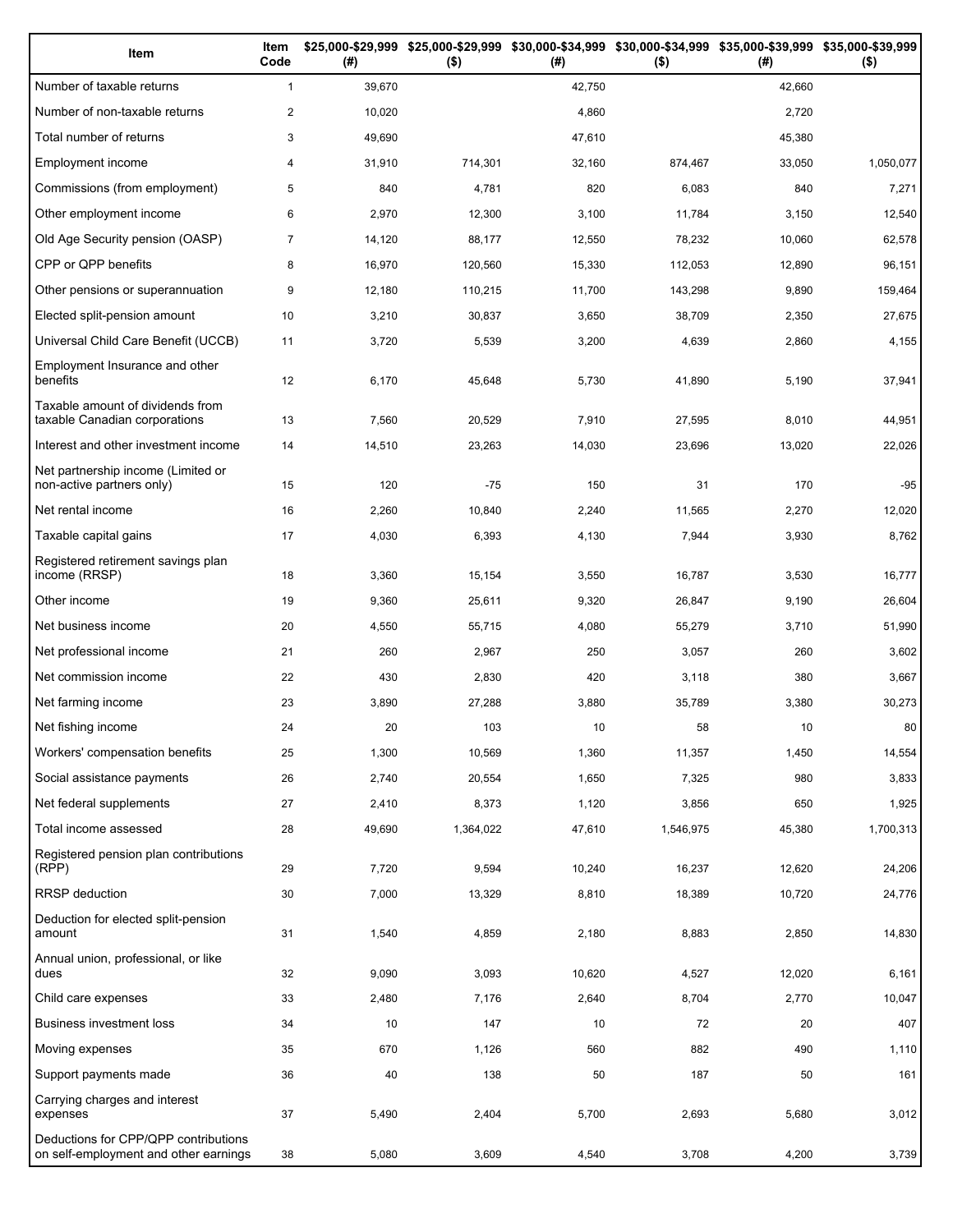| Item                                                                                              | Item<br>Code | (#)    | $($ \$)   | \$25,000-\$29,999 \$25,000-\$29,999 \$30,000-\$34,999 \$30,000-\$34,999 \$35,000-\$39,999 \$35,000-\$39,999<br>(#) | $($ \$)   | (#)    | $($ \$)   |
|---------------------------------------------------------------------------------------------------|--------------|--------|-----------|--------------------------------------------------------------------------------------------------------------------|-----------|--------|-----------|
| Deductions for provincial parental<br>insurance plan (PPIP) premiums on<br>self-employment income | 39           |        |           |                                                                                                                    |           |        |           |
| Exploration and development expenses                                                              | 40           | 70     | 163       | 100                                                                                                                | 382       | 120    | 263       |
| Other employment expenses                                                                         | 41           | 660    | 1,330     | 910                                                                                                                | 2,049     | 1,120  | 2,907     |
| Clergy residence deduction                                                                        | 42           | 60     | 397       | 120                                                                                                                | 831       | 140    | 1,259     |
| Other deductions                                                                                  | 43           | 1,840  | 1,059     | 1,710                                                                                                              | 1,153     | 1,610  | 1,156     |
| Total deductions before adjustments                                                               | 44           | 27,190 | 48,458    | 29,500                                                                                                             | 68,725    | 31,350 | 94,052    |
| Social benefits repayment                                                                         | 45           |        |           |                                                                                                                    |           |        |           |
| Net income after adjustments                                                                      | 46           | 49,680 | 1,315,745 | 47,600                                                                                                             | 1,478,415 | 45,370 | 1,606,453 |
| Canadian Forces personnel and police<br>deduction                                                 | 47           |        |           |                                                                                                                    |           |        |           |
| Security options deductions                                                                       | 48           |        |           | 10                                                                                                                 | 18        |        |           |
| Other payments deductions                                                                         | 49           | 5,990  | 39,496    | 3,910                                                                                                              | 22,545    | 2,960  | 20,312    |
| Non-capital losses of other years                                                                 | 50           | 80     | 438       | 50                                                                                                                 | 284       | 70     | 440       |
| Net capital losses of other years                                                                 | 51           | 730    | 486       | 830                                                                                                                | 716       | 830    | 638       |
| Capital gains deduction                                                                           | 52           | 220    | 1,417     | 260                                                                                                                | 2,295     | 280    | 3,067     |
| Northern residents deductions                                                                     | 53           | 470    | 1,159     | 480                                                                                                                | 1,192     | 440    | 1,124     |
| Additional deductions                                                                             | 54           | 230    | 1,057     | 170                                                                                                                | 904       | 150    | 891       |
| Farming/fishing losses of prior years                                                             | 55           | 140    | 852       | 110                                                                                                                | 854       | 110    | 937       |
| Total deductions from net income                                                                  | 56           | 7,610  | 44,919    | 5,610                                                                                                              | 28,809    | 4,660  | 27,437    |
| Taxable income assessed                                                                           | 57           | 49,370 | 1,270,864 | 47,500                                                                                                             | 1,449,668 | 45,250 | 1,579,066 |
| Basic personal amount                                                                             | 58           | 49,690 | 536,737   | 47,610                                                                                                             | 514,548   | 45,380 | 490,491   |
| Age amount                                                                                        | 59           | 14,140 | 94,992    | 12,550                                                                                                             | 84,186    | 10,070 | 63,844    |
| Spouse or common-law partner<br>amount                                                            | 60           | 3,790  | 25,461    | 3,410                                                                                                              | 23,672    | 3,180  | 22,774    |
| Amount for eligible dependant                                                                     | 61           | 2,250  | 23,296    | 2,190                                                                                                              | 22,559    | 1,810  | 18,657    |
| Amount for children 17 and under                                                                  | 62           | 5,770  | 23,826    | 5,980                                                                                                              | 23,596    | 5,970  | 23,729    |
| Amount for infirm dependants age 18<br>or older                                                   | 63           | 30     | 133       | 30                                                                                                                 | 131       | 30     | 144       |
| CPP or QPP contributions through<br>employment                                                    | 64           | 29,540 | 29,219    | 30,240                                                                                                             | 37,123    | 31,130 | 45,508    |
| CPP or QPP contributions on<br>self-employment and other earnings                                 | 65           | 5,080  | 3,609     | 4,540                                                                                                              | 3,708     | 4,200  | 3,739     |
| Employment Insurance premiums                                                                     | 66           | 29,390 | 12,509    | 29,880                                                                                                             | 15,319    | 30,670 | 18,341    |
| PPIP premiums paid                                                                                | 67           |        |           |                                                                                                                    |           |        |           |
| PPIP premiums payable on<br>employment income                                                     | 68           |        |           |                                                                                                                    |           |        |           |
| PPIP premiums payable on<br>self-employment income                                                | 69           |        |           |                                                                                                                    |           |        |           |
| Volunteer firefighters' amount                                                                    | 70           | 50     | 150       | 80                                                                                                                 | 243       | 100    | 285       |
| Canada employment amount                                                                          | 71           | 32,690 | 35,076    | 33,010                                                                                                             | 35,399    | 33,870 | 36,371    |
| Public transit amount                                                                             | 72           | 1,750  | 679       | 1,390                                                                                                              | 540       | 1,220  | 480       |
| Children's fitness amount                                                                         | 73           | 1,850  | 797       | 2,140                                                                                                              | 961       | 2,390  | 1,085     |
| Children's arts amount                                                                            | 74           | 540    | 225       | 680                                                                                                                | 303       | 710    | 320       |
| Home buyers' amount                                                                               | 75           | 350    | 1,540     | 450                                                                                                                | 1,952     | 610    | 2,679     |
| Pension income amount                                                                             | 76           | 13,830 | 26,790    | 13,090                                                                                                             | 25,550    | 10,950 | 21,363    |
| Caregiver amount                                                                                  | 77           | 200    | 948       | 250                                                                                                                | 1,207     | 250    | 1,230     |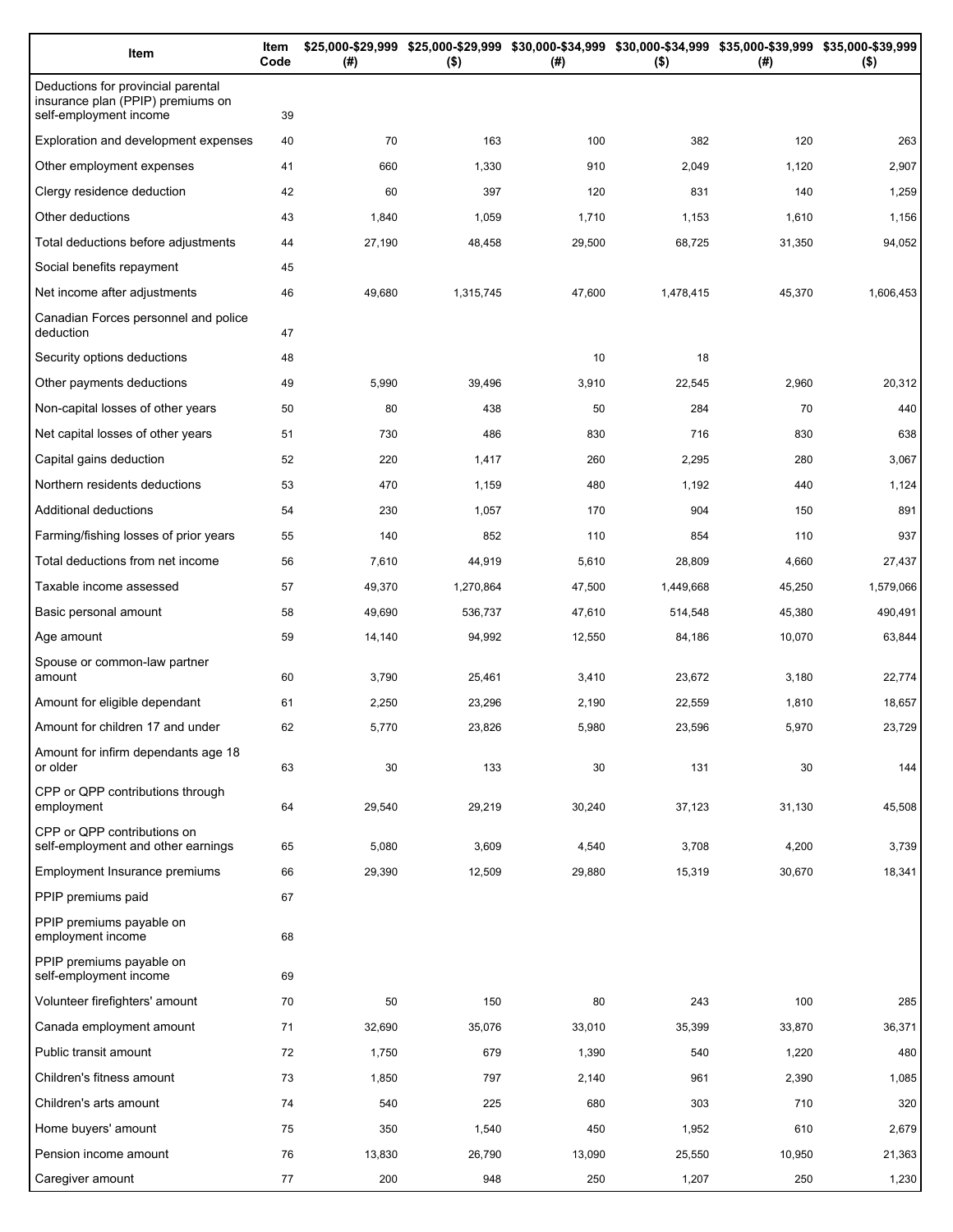| Item                                                                 | Item<br>Code | (#)    | \$25,000-\$29,999 \$25,000-\$29,999 \$30,000-\$34,999 \$30,000-\$34,999 \$35,000-\$39,999 \$35,000-\$39,999<br>$($ \$) | (#)    | $($ \$) | (#)    | $($ \$) |
|----------------------------------------------------------------------|--------------|--------|------------------------------------------------------------------------------------------------------------------------|--------|---------|--------|---------|
| Disability amount                                                    | 78           | 1,850  | 13,960                                                                                                                 | 1,570  | 11,824  | 1,250  | 9,430   |
| Disability amount transferred from a<br>dependant                    | 79           | 270    | 2,398                                                                                                                  | 310    | 2,805   | 350    | 3,227   |
| Interest paid on student loans                                       | 80           | 1,390  | 629                                                                                                                    | 1,630  | 779     | 1,850  | 936     |
| Tuition, education, and textbook<br>amounts                          | 81           | 5,560  | 39,513                                                                                                                 | 4,720  | 33,410  | 4,200  | 27,930  |
| Tuition, education, and textbook<br>amounts transferred from a child | 82           | 300    | 1,346                                                                                                                  | 380    | 1,726   | 540    | 2,490   |
| Amounts transferred from spouse or<br>common-law partner             | 83           | 2,810  | 15,057                                                                                                                 | 2,240  | 12,034  | 1,870  | 9,572   |
| Medical expenses                                                     | 84           | 13,700 | 35,002                                                                                                                 | 12,450 | 33,756  | 10,230 | 28,455  |
| Total tax credits on personal amounts                                | 85           | 49,690 | 138,586                                                                                                                | 47,610 | 133,102 | 45,380 | 124,969 |
| Allowable charitable donations and<br>government gifts               | 86           | 10,830 | 9,887                                                                                                                  | 12,460 | 13,207  | 12,750 | 14,022  |
| Eligible cultural and ecological gifts                               | 87           | 10     | 15                                                                                                                     | 10     | 19      | 10     | 11      |
| Total tax credit on donations and gifts                              | 88           | 10,710 | 2,562                                                                                                                  | 12,360 | 3,542   | 12,660 | 3,802   |
| Total federal non-refundable tax credits                             | 89           | 49,690 | 141,147                                                                                                                | 47,610 | 136,644 | 45,380 | 128,772 |
| Federal dividend tax credit                                          | 90           | 7,140  | 2,040                                                                                                                  | 7,960  | 3,116   | 8,170  | 5,180   |
| Overseas employment tax credit                                       | 91           |        |                                                                                                                        |        |         |        |         |
| Minimum tax carryover                                                | 92           | 160    | 169                                                                                                                    | 150    | 206     | 180    | 302     |
| Basic federal tax                                                    | 93           | 38,770 | 53,507                                                                                                                 | 42,020 | 79,956  | 41,820 | 103,937 |
| Federal Foreign Tax Credit                                           | 94           | 1,410  | 39                                                                                                                     | 1,610  | 77      | 1,820  | 95      |
| Federal Political contribution tax credit                            | 95           | 410    | 44                                                                                                                     | 480    | 60      | 490    | 69      |
| <b>Investment Tax Credit</b>                                         | 96           | 80     | 17                                                                                                                     | 80     | 44      | 80     | 48      |
| Labour-sponsored funds tax credit                                    | 97           | 340    | 175                                                                                                                    | 450    | 254     | 600    | 335     |
| Alternative minimum tax payable                                      | 98           |        |                                                                                                                        |        |         |        |         |
| Net federal tax                                                      | 99           | 38,580 | 53,238                                                                                                                 | 41,880 | 79,524  | 41,700 | 103,394 |
| CPP contributions on self-employment                                 | 100          | 5,080  | 7,219                                                                                                                  | 4,540  | 7,415   | 4,200  | 7,477   |
| Social Benefits repayment                                            | 101          |        |                                                                                                                        |        |         |        |         |
| <b>Net Provincial Tax</b>                                            | 102          | 30,170 | 22,676                                                                                                                 | 35,750 | 39,095  | 38,160 | 55,070  |
| Total tax payable                                                    | 103          | 39,670 | 83,139                                                                                                                 | 42,750 | 126,047 | 42,660 | 165,949 |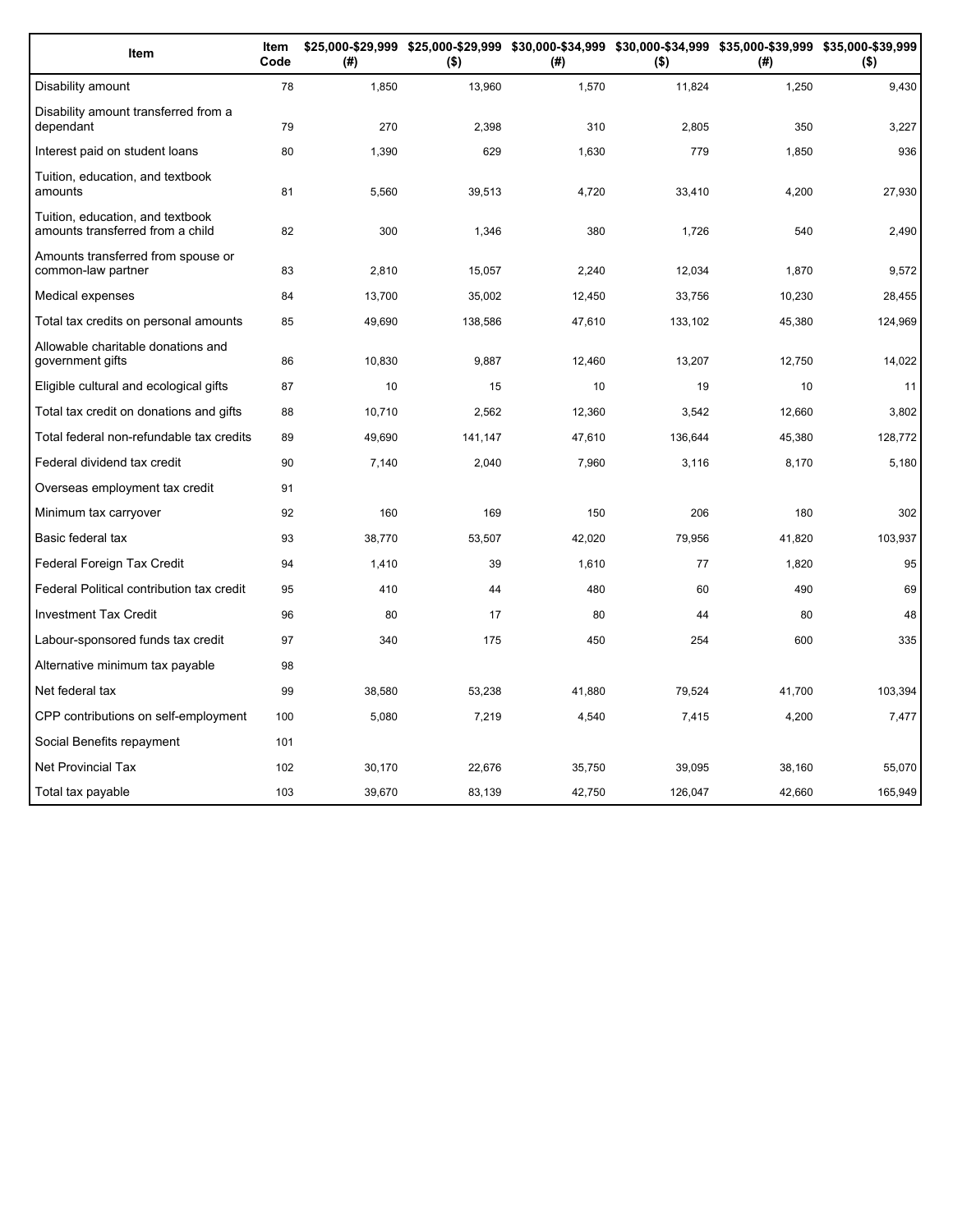| Item                                                                                           | Item<br>Code   | (#)    | \$40,000-\$44,999 \$40,000-\$44,999 \$45,000-\$49,999 \$45,000-\$49,999<br>$($ \$) | (# )   | $($ \$)   | \$50,000-<br>\$54,999<br>(#) | \$50,000-<br>\$54,999<br>$($ \$) |
|------------------------------------------------------------------------------------------------|----------------|--------|------------------------------------------------------------------------------------|--------|-----------|------------------------------|----------------------------------|
| Number of taxable returns                                                                      | $\mathbf{1}$   | 44,720 |                                                                                    | 36,810 |           | 31,860                       |                                  |
| Number of non-taxable returns                                                                  | 2              | 1,430  |                                                                                    | 780    |           | 430                          |                                  |
| Total number of returns                                                                        | 3              | 46,150 |                                                                                    | 37,590 |           | 32,290                       |                                  |
| Employment income                                                                              | 4              | 33,290 | 1,187,841                                                                          | 29,200 | 1,176,678 | 25,670                       | 1,151,168                        |
| Commissions (from employment)                                                                  | 5              | 790    | 8,243                                                                              | 800    | 9,412     | 650                          | 9,376                            |
| Other employment income                                                                        | 6              | 3,190  | 11,983                                                                             | 2,840  | 10,700    | 2,800                        | 8,337                            |
| Old Age Security pension (OASP)                                                                | $\overline{7}$ | 10,160 | 62,854                                                                             | 6,850  | 41,985    | 5,300                        | 32,270                           |
| CPP or QPP benefits                                                                            | 8              | 13,300 | 98,162                                                                             | 9,490  | 70,909    | 7,420                        | 56,374                           |
| Other pensions or superannuation                                                               | 9              | 10,380 | 197,283                                                                            | 7,320  | 166,966   | 5,870                        | 151,722                          |
| Elected split-pension amount                                                                   | 10             | 3,820  | 44,842                                                                             | 1,640  | 16,772    | 1,080                        | 10,679                           |
| Universal Child Care Benefit (UCCB)                                                            | 11             | 2,540  | 3,790                                                                              | 2,020  | 3,045     | 1,630                        | 2,438                            |
| Employment Insurance and other benefits                                                        | 12             | 4,600  | 33,314                                                                             | 3,620  | 26,044    | 2,900                        | 20,660                           |
| Taxable amount of dividends from taxable Canadian<br>corporations                              | 13             | 9,870  | 63,207                                                                             | 8,000  | 67,201    | 7,390                        | 75,314                           |
| Interest and other investment income                                                           | 14             | 14,220 | 26,236                                                                             | 11,240 | 19,975    | 9,680                        | 17,156                           |
| Net partnership income (Limited or non-active<br>partners only)                                | 15             | 240    | $-60$                                                                              | 210    | $-10$     | 190                          | $-107$                           |
| Net rental income                                                                              | 16             | 2,630  | 15,304                                                                             | 2,240  | 11,819    | 2,100                        | 11,416                           |
| Taxable capital gains                                                                          | 17             | 4,830  | 10,909                                                                             | 3,840  | 11,782    | 3,510                        | 12,821                           |
| Registered retirement savings plan income (RRSP)                                               | 18             | 3,920  | 19,933                                                                             | 3,370  | 17,074    | 2,960                        | 15,226                           |
| Other income                                                                                   | 19             | 10,110 | 31,680                                                                             | 8,320  | 25,986    | 7,260                        | 23,527                           |
| Net business income                                                                            | 20             | 3,780  | 53,286                                                                             | 3,090  | 48,279    | 2,670                        | 46,083                           |
| Net professional income                                                                        | 21             | 240    | 3,308                                                                              | 230    | 3,791     | 190                          | 3,668                            |
| Net commission income                                                                          | 22             | 430    | 3,633                                                                              | 340    | 3,898     | 310                          | 4,461                            |
| Net farming income                                                                             | 23             | 4,460  | 69,482                                                                             | 3,250  | 38,366    | 2,620                        | 32,732                           |
| Net fishing income                                                                             | 24             | 10     | 66                                                                                 |        |           |                              |                                  |
| Workers' compensation benefits                                                                 | 25             | 1,320  | 11,485                                                                             | 1,040  | 8,726     | 810                          | 5,586                            |
| Social assistance payments                                                                     | 26             | 420    | 1,502                                                                              | 250    | 1,050     | 150                          | 526                              |
| Net federal supplements                                                                        | 27             | 420    | 1,182                                                                              | 250    | 721       | 160                          | 500                              |
| Total income assessed                                                                          | 28             | 46,150 | 1,960,776                                                                          | 37,590 | 1,782,489 | 32,290                       | 1,692,896                        |
| Registered pension plan contributions (RPP)                                                    | 29             | 13,690 | 30,561                                                                             | 12,900 | 32,693    | 11,790                       | 33,976                           |
| RRSP deduction                                                                                 | 30             | 12,070 | 30,973                                                                             | 12,210 | 34,853    | 11,820                       | 39,347                           |
| Deduction for elected split-pension amount                                                     | 31             | 3,030  | 20,002                                                                             | 2,940  | 23,516    | 2,490                        | 24,819                           |
| Annual union, professional, or like dues                                                       | 32             | 12,690 | 7,434                                                                              | 11,610 | 7,509     | 10,470                       | 7,519                            |
| Child care expenses                                                                            | 33             | 2,580  | 10,157                                                                             | 2,250  | 9,262     | 1,940                        | 8,161                            |
| Business investment loss                                                                       | 34             | 20     | 609                                                                                | 20     | 233       | 20                           | 347                              |
| Moving expenses                                                                                | 35             | 470    | 1,191                                                                              | 360    | 1,095     | 340                          | 995                              |
| Support payments made                                                                          | 36             | 70     | 286                                                                                | 60     | 380       | 70                           | 512                              |
| Carrying charges and interest expenses                                                         | 37             | 6,210  | 3,562                                                                              | 5,320  | 3,440     | 4,840                        | 3,630                            |
| Deductions for CPP/QPP contributions on<br>self-employment and other earnings                  | 38             | 4,580  | 4,463                                                                              | 3,740  | 3,933     | 2,990                        | 3,522                            |
| Deductions for provincial parental insurance plan<br>(PPIP) premiums on self-employment income | 39             |        |                                                                                    |        |           |                              |                                  |
| Exploration and development expenses                                                           | 40             | 130    | 271                                                                                | 140    | 301       | 150                          | 405                              |
| Other employment expenses                                                                      | 41             | 1,240  | 3,458                                                                              | 1,360  | 4,250     | 1,330                        | 4,636                            |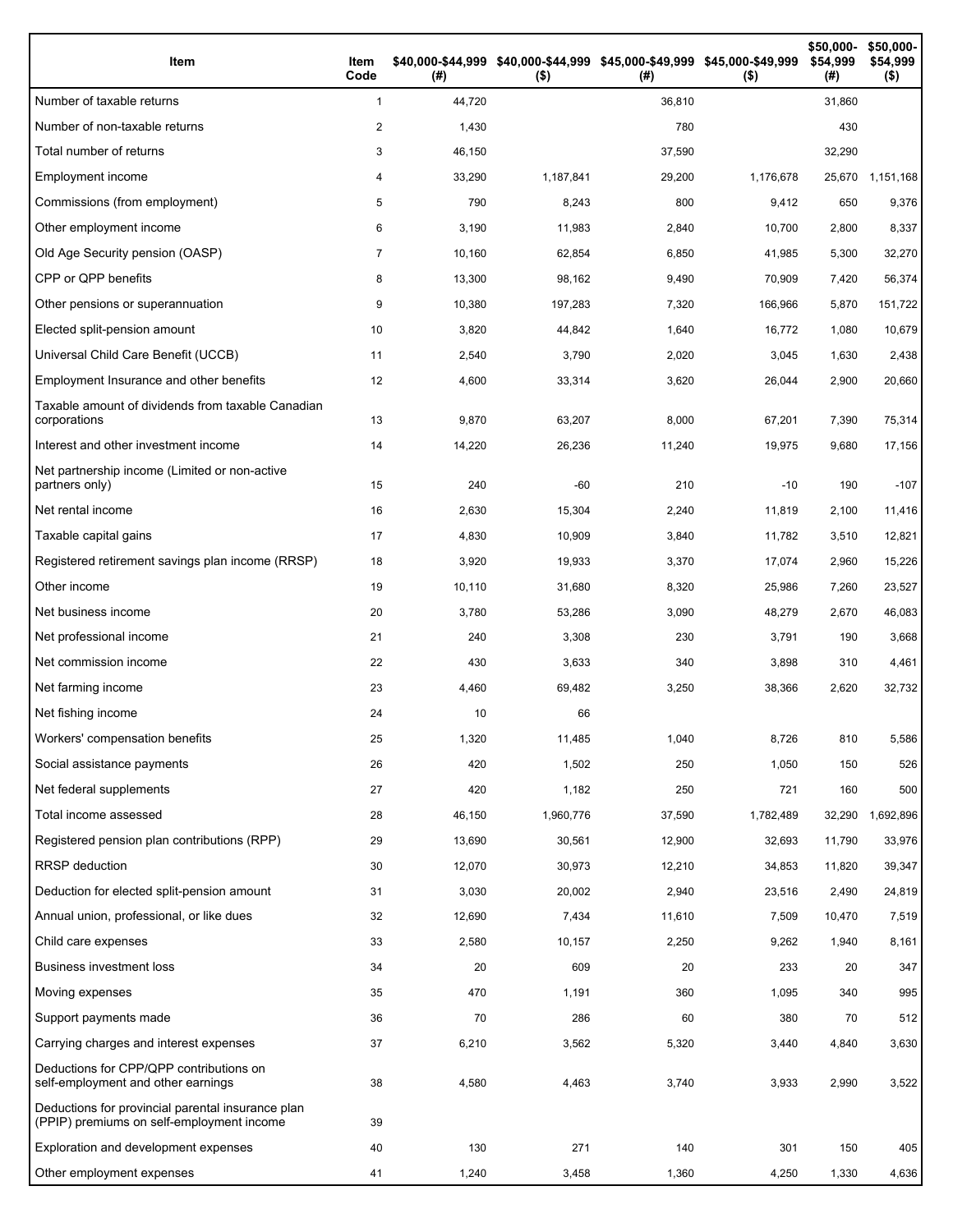| Item                                                                 | Item<br>Code | (#)    | \$40,000-\$44,999 \$40,000-\$44,999 \$45,000-\$49,999 \$45,000-\$49,999<br>$($ \$) | (#)    | $($ \$)   | \$50,000-<br>\$54,999<br>(#) | \$50,000-<br>\$54,999<br>$($ \$) |
|----------------------------------------------------------------------|--------------|--------|------------------------------------------------------------------------------------|--------|-----------|------------------------------|----------------------------------|
| Clergy residence deduction                                           | 42           | 150    | 1,455                                                                              | 150    | 1,631     | 150                          | 1,755                            |
| Other deductions                                                     | 43           | 1,490  | 1,101                                                                              | 1,080  | 1,120     | 900                          | 814                              |
| Total deductions before adjustments                                  | 44           | 32,930 | 115,531                                                                            | 29,230 | 124,236   | 25,870                       | 130,448                          |
| Social benefits repayment                                            | 45           |        |                                                                                    |        |           |                              |                                  |
| Net income after adjustments                                         | 46           | 46,150 | 1,845,635                                                                          | 37,590 | 1,658,284 | 32,290                       | 1,562,486                        |
| Canadian Forces personnel and police deduction                       | 47           |        |                                                                                    |        |           |                              |                                  |
| Security options deductions                                          | 48           | 10     | 13                                                                                 |        |           | 10                           | 25                               |
| Other payments deductions                                            | 49           | 2,090  | 14,169                                                                             | 1,510  | 10,497    | 1,090                        | 6,613                            |
| Non-capital losses of other years                                    | 50           | 50     | 361                                                                                | 40     | 338       | 30                           | 282                              |
| Net capital losses of other years                                    | 51           | 990    | 823                                                                                | 800    | 807       | 790                          | 982                              |
| Capital gains deduction                                              | 52           | 290    | 3,422                                                                              | 320    | 4,848     | 330                          | 5,557                            |
| Northern residents deductions                                        | 53           | 430    | 1,095                                                                              | 340    | 870       | 320                          | 873                              |
| Additional deductions                                                | 54           | 150    | 917                                                                                | 130    | 832       | 60                           | 318                              |
| Farming/fishing losses of prior years                                | 55           | 100    | 795                                                                                | 80     | 829       | 80                           | 810                              |
| Total deductions from net income                                     | 56           | 3,960  | 21,595                                                                             | 3,090  | 19,037    | 2,590                        | 15,460                           |
| Taxable income assessed                                              | 57           | 46,110 | 1,824,062                                                                          | 37,570 | 1,639,303 | 32,280                       | 1,547,085                        |
| Basic personal amount                                                | 58           | 46,150 | 499,106                                                                            | 37,590 | 406,471   | 32,290                       | 349,275                          |
| Age amount                                                           | 59           | 10,180 | 58,139                                                                             | 6,870  | 35,826    | 5,310                        | 24,633                           |
| Spouse or common-law partner amount                                  | 60           | 3,020  | 21,522                                                                             | 2,480  | 18,020    | 2,210                        | 16,134                           |
| Amount for eligible dependant                                        | 61           | 1,660  | 16,938                                                                             | 1,370  | 13,756    | 1,010                        | 10,149                           |
| Amount for children 17 and under                                     | 62           | 6,200  | 24,872                                                                             | 5,650  | 22,357    | 5,170                        | 20,454                           |
| Amount for infirm dependants age 18 or older                         | 63           | 40     | 204                                                                                | 40     | 168       | 30                           | 133                              |
| CPP or QPP contributions through employment                          | 64           | 31,130 | 52,110                                                                             | 27,520 | 52,236    | 24,290                       | 50,095                           |
| CPP or QPP contributions on self-employment and<br>other earnings    | 65           | 4,580  | 4,463                                                                              | 3,740  | 3,933     | 2,990                        | 3,522                            |
| Employment Insurance premiums                                        | 66           | 30,390 | 20,475                                                                             | 26,880 | 19,922    | 23,540                       | 17,996                           |
| PPIP premiums paid                                                   | 67           |        |                                                                                    |        |           |                              |                                  |
| PPIP premiums payable on employment income                           | 68           |        |                                                                                    |        |           |                              |                                  |
| PPIP premiums payable on self-employment income                      | 69           |        |                                                                                    |        |           |                              |                                  |
| Volunteer firefighters' amount                                       | 70           | 130    | 390                                                                                | 100    | 285       | 110                          | 330                              |
| Canada employment amount                                             | 71           | 34,080 | 36,609                                                                             | 29,730 | 32,126    | 26,110                       | 28,188                           |
| Public transit amount                                                | 72           | 1,040  | 416                                                                                | 860    | 344       | 670                          | 245                              |
| Children's fitness amount                                            | 73           | 2,640  | 1,244                                                                              | 2,730  | 1,321     | 2,620                        | 1,298                            |
| Children's arts amount                                               | 74           | 840    | 383                                                                                | 860    | 373       | 810                          | 359                              |
| Home buyers' amount                                                  | 75           | 690    | 3,095                                                                              | 570    | 2,584     | 620                          | 2,847                            |
| Pension income amount                                                | 76           | 11,880 | 23,318                                                                             | 8,310  | 16,296    | 6,510                        | 12,766                           |
| Caregiver amount                                                     | 77           | 290    | 1,431                                                                              | 260    | 1,301     | 170                          | 817                              |
| Disability amount                                                    | 78           | 1,120  | 8,421                                                                              | 790    | 5,967     | 600                          | 4,512                            |
| Disability amount transferred from a dependant                       | 79           | 380    | 3,419                                                                              | 360    | 3,448     | 290                          | 2,808                            |
| Interest paid on student loans                                       | 80           | 1,760  | 939                                                                                | 1,490  | 863       | 1,360                        | 912                              |
| Tuition, education, and textbook amounts                             | 81           | 3,630  | 23,007                                                                             | 3,030  | 18,891    | 2,470                        | 13,992                           |
| Tuition, education, and textbook amounts transferred<br>from a child | 82           | 660    | 3,100                                                                              | 650    | 3,040     | 700                          | 3,341                            |
| Amounts transferred from spouse or common-law<br>partner             | 83           | 1,480  | 7,515                                                                              | 1,080  | 5,614     | 840                          | 4,124                            |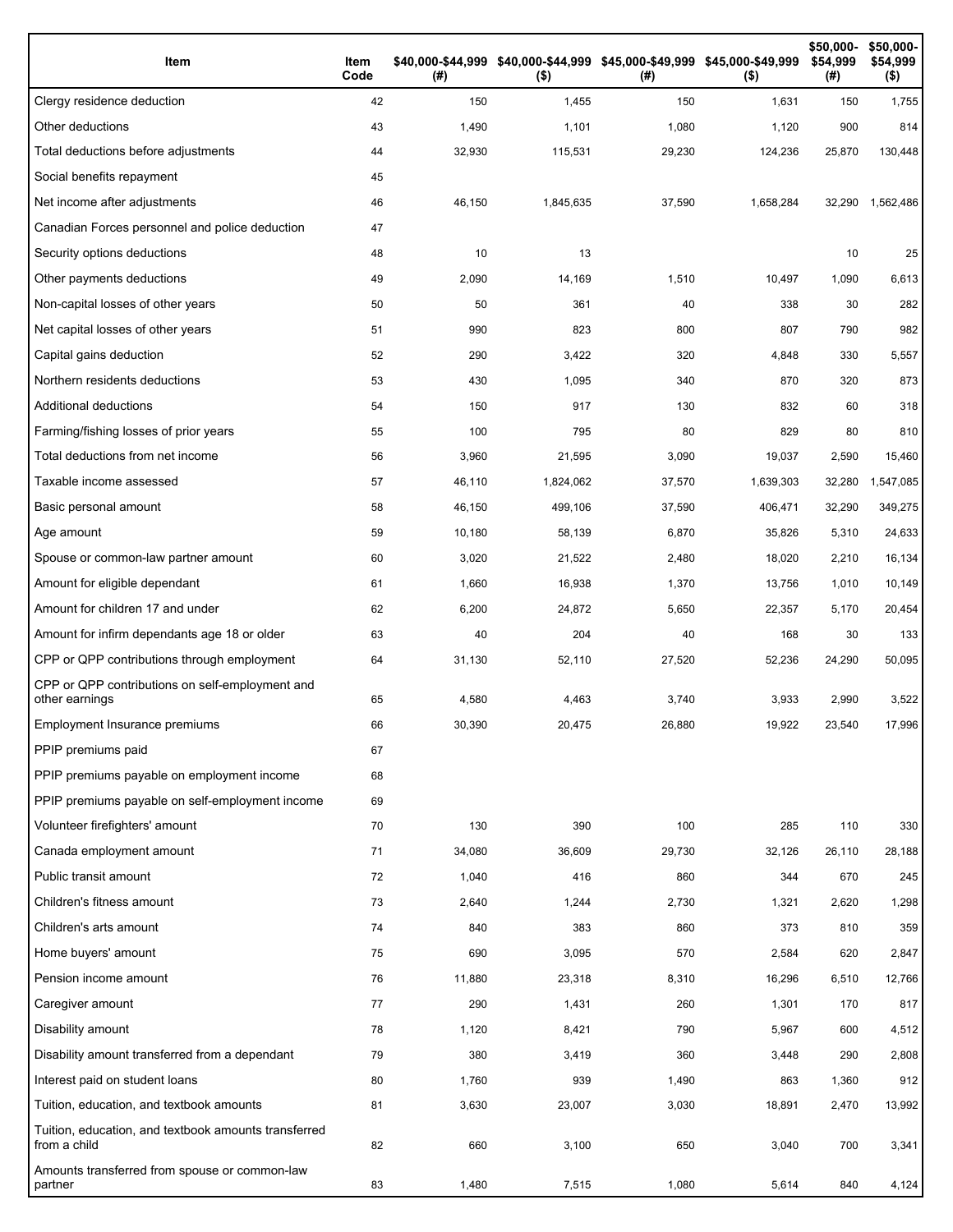| Item                                                | Item<br>Code | (#)    | \$40,000-\$44,999 \$40,000-\$44,999 \$45,000-\$49,999 \$45,000-\$49,999<br>$($ \$) | (#)    | $($ \$) | \$50,000-<br>\$54,999<br>(#) | \$50,000-<br>\$54,999<br>$($ \$) |
|-----------------------------------------------------|--------------|--------|------------------------------------------------------------------------------------|--------|---------|------------------------------|----------------------------------|
| Medical expenses                                    | 84           | 9,950  | 29,464                                                                             | 6,720  | 20,476  | 4,950                        | 15,323                           |
| Total tax credits on personal amounts               | 85           | 46,150 | 126,100                                                                            | 37,590 | 102,847 | 32,290                       | 87,639                           |
| Allowable charitable donations and government gifts | 86           | 14,400 | 18,766                                                                             | 12,400 | 15,209  | 11,060                       | 14,772                           |
| Eligible cultural and ecological gifts              | 87           | 10     | 16                                                                                 | 10     | 33      | 10                           | 14                               |
| Total tax credit on donations and gifts             | 88           | 14,320 | 5,140                                                                              | 12.330 | 4,162   | 11,010                       | 4,056                            |
| Total federal non-refundable tax credits            | 89           | 46,150 | 131,240                                                                            | 37,590 | 107,009 | 32,290                       | 91,695                           |
| Federal dividend tax credit                         | 90           | 10,130 | 7,817                                                                              | 8,280  | 8,595   | 7,620                        | 9,845                            |
| Overseas employment tax credit                      | 91           |        |                                                                                    |        |         |                              |                                  |
| Minimum tax carryover                               | 92           | 240    | 597                                                                                | 190    | 557     | 180                          | 567                              |
| Basic federal tax                                   | 93           | 43,820 | 135,112                                                                            | 36,080 | 136,136 | 31,190                       | 143,556                          |
| Federal Foreign Tax Credit                          | 94           | 2,170  | 100                                                                                | 1,840  | 130     | 1,670                        | 144                              |
| Federal Political contribution tax credit           | 95           | 610    | 87                                                                                 | 540    | 76      | 440                          | 72                               |
| <b>Investment Tax Credit</b>                        | 96           | 90     | 104                                                                                | 70     | 42      | 70                           | 57                               |
| Labour-sponsored funds tax credit                   | 97           | 860    | 473                                                                                | 960    | 559     | 1,000                        | 609                              |
| Alternative minimum tax payable                     | 98           |        |                                                                                    |        |         |                              |                                  |
| Net federal tax                                     | 99           | 43,720 | 134,351                                                                            | 36,020 | 135,330 | 31,130                       | 142,676                          |
| CPP contributions on self-employment                | 100          | 4,580  | 8.926                                                                              | 3,740  | 7.866   | 2,990                        | 7,044                            |
| Social Benefits repayment                           | 101          |        |                                                                                    |        |         |                              |                                  |
| <b>Net Provincial Tax</b>                           | 102          | 41,890 | 77,143                                                                             | 35,310 | 79,085  | 31,040                       | 83,690                           |
| Total tax payable                                   | 103          | 44,720 | 220,425                                                                            | 36,810 | 222,286 | 31,860                       | 233,412                          |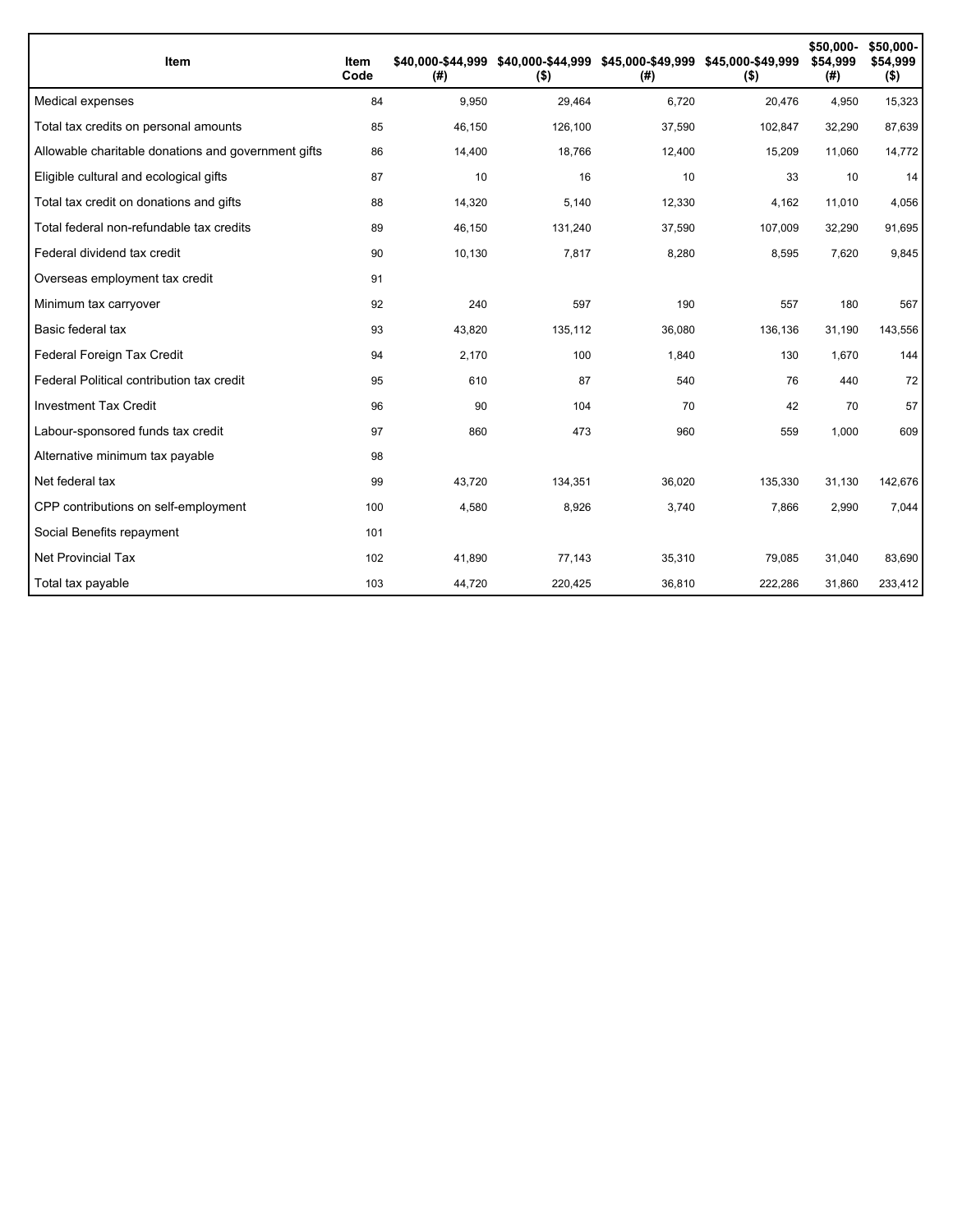| Item                                                                          | Item<br>Code   | (# )   | \$55,000-\$59,999 \$55,000-\$59,999<br>$($ \$) | (# )   | \$60,000-\$69,999 \$60,000-\$69,999 \$70,000-\$79,999 \$70,000-\$79,999<br>$($ \$) | (# )   | $($ \$)   |
|-------------------------------------------------------------------------------|----------------|--------|------------------------------------------------|--------|------------------------------------------------------------------------------------|--------|-----------|
| Number of taxable returns                                                     | $\mathbf{1}$   | 28,400 |                                                | 47,010 |                                                                                    | 36,930 |           |
| Number of non-taxable returns                                                 | $\overline{2}$ | 240    |                                                | 360    |                                                                                    | 120    |           |
| Total number of returns                                                       | 3              | 28,640 |                                                | 47,370 |                                                                                    | 37,050 |           |
| Employment income                                                             | 4              | 23,380 | 1,157,805                                      | 39,130 | 2,190,621                                                                          | 32,150 | 2,114,051 |
| Commissions (from employment)                                                 | 5              | 620    | 10,812                                         | 1,090  | 22,864                                                                             | 840    | 22,656    |
| Other employment income                                                       | 6              | 2,860  | 7,315                                          | 5,360  | 13,572                                                                             | 5,630  | 9,871     |
| Old Age Security pension (OASP)                                               | $\overline{7}$ | 4,330  | 26,406                                         | 7,150  | 43,516                                                                             | 3,980  | 23,892    |
| CPP or QPP benefits                                                           | 8              | 6,180  | 47,748                                         | 9,960  | 76,152                                                                             | 5,880  | 45,189    |
| Other pensions or superannuation                                              | 9              | 5,000  | 140,973                                        | 7,980  | 233,061                                                                            | 4,760  | 150,295   |
| Elected split-pension amount                                                  | 10             | 860    | 8,918                                          | 1,690  | 18,334                                                                             | 960    | 10,032    |
| Universal Child Care Benefit (UCCB)                                           | 11             | 1,350  | 1,986                                          | 2,140  | 3,246                                                                              | 1,430  | 2,099     |
| Employment Insurance and other<br>benefits                                    | 12             | 2,370  | 15,932                                         | 3,330  | 21,132                                                                             | 2,180  | 12,536    |
| Taxable amount of dividends from<br>taxable Canadian corporations             | 13             | 6,560  | 69,431                                         | 11,710 | 149,443                                                                            | 9,180  | 139,655   |
| Interest and other investment income                                          | 14             | 8,550  | 16,381                                         | 14,540 | 30,192                                                                             | 11,130 | 22,698    |
| Net partnership income (Limited or<br>non-active partners only)               | 15             | 200    | 108                                            | 380    | 203                                                                                | 340    | 292       |
| Net rental income                                                             | 16             | 1,930  | 10,219                                         | 3,420  | 18,752                                                                             | 2,820  | 15,356    |
| Taxable capital gains                                                         | 17             | 3,070  | 12,592                                         | 5,580  | 32,859                                                                             | 4,440  | 29,514    |
| Registered retirement savings plan<br>income (RRSP)                           | 18             | 2,680  | 14,332                                         | 4,520  | 25,957                                                                             | 3,580  | 20,528    |
| Other income                                                                  | 19             | 6,470  | 21,828                                         | 10,960 | 40,322                                                                             | 8,650  | 31,932    |
| Net business income                                                           | 20             | 2,370  | 41,468                                         | 3,640  | 73,110                                                                             | 2,740  | 57,808    |
| Net professional income                                                       | 21             | 220    | 3,871                                          | 350    | 7,136                                                                              | 290    | 7,559     |
| Net commission income                                                         | 22             | 300    | 4,202                                          | 500    | 7,447                                                                              | 360    | 7,774     |
| Net farming income                                                            | 23             | 2,280  | 27,206                                         | 4,020  | 54,590                                                                             | 2,990  | 43,455    |
| Net fishing income                                                            | 24             |        |                                                |        |                                                                                    |        |           |
| Workers' compensation benefits                                                | 25             | 730    | 4,255                                          | 960    | 6,332                                                                              | 690    | 4,543     |
| Social assistance payments                                                    | 26             | 110    | 406                                            | 150    | 591                                                                                | 90     | 270       |
| Net federal supplements                                                       | 27             | 120    | 372                                            | 220    | 645                                                                                | 90     | 298       |
| Total income assessed                                                         | 28             | 28,640 | 1,645,433                                      | 47,370 | 3,071,465                                                                          | 37,050 | 2,773,998 |
| Registered pension plan contributions<br>(RPP)                                | 29             | 11,330 | 36,470                                         | 19,550 | 73,183                                                                             | 17,470 | 78,742    |
| RRSP deduction                                                                | 30             | 11,150 | 40,702                                         | 19,950 | 81,922                                                                             | 17,890 | 82,315    |
| Deduction for elected split-pension<br>amount                                 | 31             | 2,110  | 24,220                                         | 3,180  | 40,844                                                                             | 2,230  | 27,703    |
| Annual union, professional, or like<br>dues                                   | 32             | 9,860  | 7,801                                          | 17,360 | 15,399                                                                             | 15,460 | 15,404    |
| Child care expenses                                                           | 33             | 1,670  | 7,239                                          | 2,810  | 12,723                                                                             | 2,000  | 9,157     |
| Business investment loss                                                      | 34             | 20     | 185                                            | 20     | 680                                                                                | 30     | 648       |
| Moving expenses                                                               | 35             | 280    | 1,072                                          | 480    | 2,327                                                                              | 380    | 1,907     |
| Support payments made                                                         | 36             | 80     | 351                                            | 120    | 811                                                                                | 120    | 897       |
| Carrying charges and interest<br>expenses                                     | 37             | 4,330  | 3,389                                          | 7,600  | 6,839                                                                              | 6,060  | 6,187     |
| Deductions for CPP/QPP contributions<br>on self-employment and other earnings | 38             | 2,200  | 2,792                                          | 3,160  | 4,399                                                                              | 2,190  | 3,184     |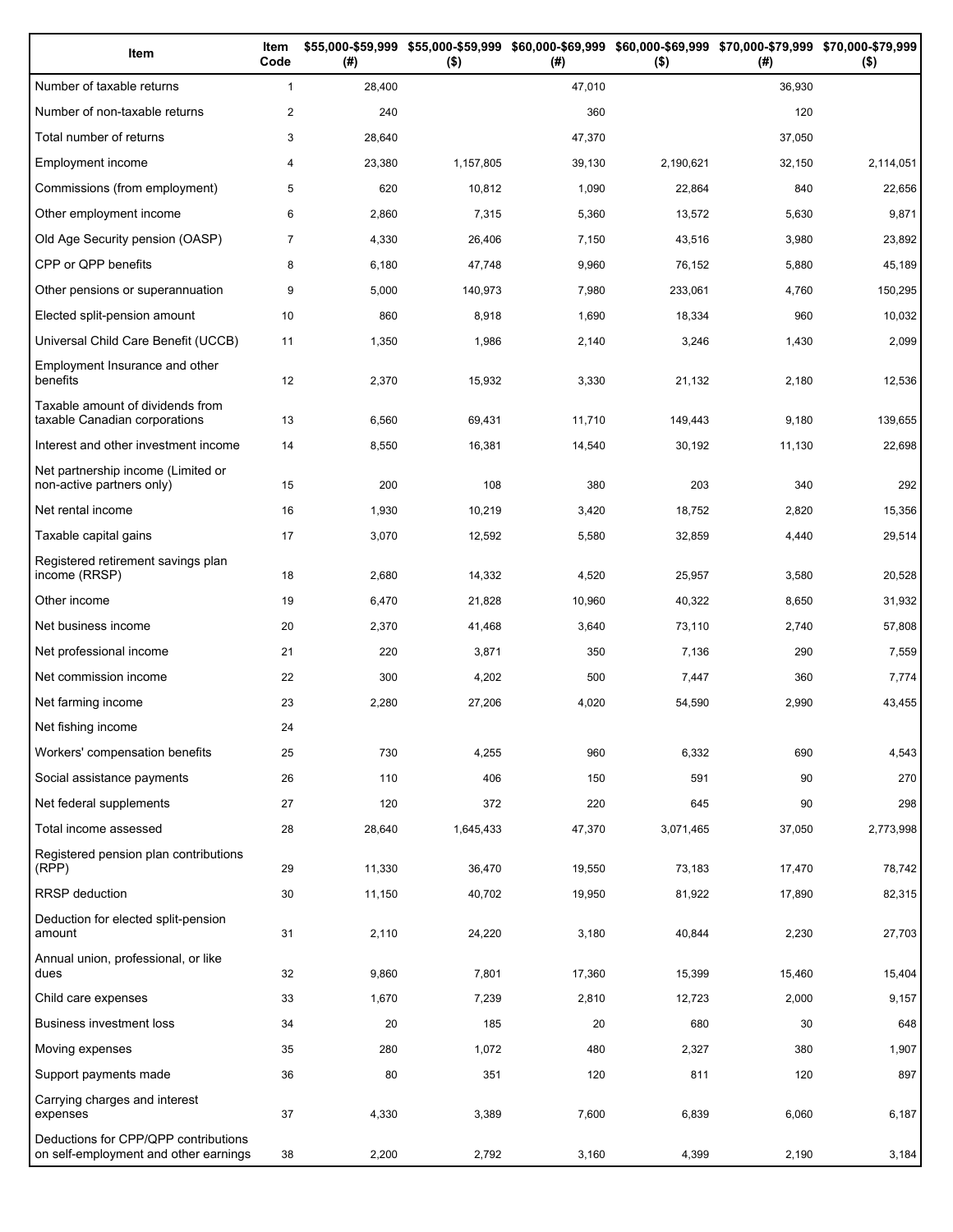| Item                                                                                              | Item<br>Code | (#)    | $($ \$)   | \$55,000-\$59,999 \$55,000-\$59,999 \$60,000-\$69,999 \$60,000-\$69,999 \$70,000-\$79,999 \$70,000-\$79,999<br>(#) | $($ \$)   | (#)    | $($ \$)   |
|---------------------------------------------------------------------------------------------------|--------------|--------|-----------|--------------------------------------------------------------------------------------------------------------------|-----------|--------|-----------|
| Deductions for provincial parental<br>insurance plan (PPIP) premiums on<br>self-employment income | 39           |        |           |                                                                                                                    |           |        |           |
| <b>Exploration and development expenses</b>                                                       | 40           | 120    | 425       | 280                                                                                                                | 1,032     | 250    | 985       |
| Other employment expenses                                                                         | 41           | 1,450  | 5,239     | 2,910                                                                                                              | 11,814    | 2,520  | 10,918    |
| Clergy residence deduction                                                                        | 42           | 160    | 2,130     | 210                                                                                                                | 3,104     | 120    | 1,902     |
| Other deductions                                                                                  | 43           | 710    | 904       | 1,100                                                                                                              | 1,839     | 820    | 1,617     |
| Total deductions before adjustments                                                               | 44           | 23,550 | 132,947   | 39,730                                                                                                             | 256,949   | 32,510 | 241,571   |
| Social benefits repayment                                                                         | 45           |        |           | 1,480                                                                                                              | 1,418     | 2,930  | 2,581     |
| Net income after adjustments                                                                      | 46           | 28,640 | 1,512,444 | 47,370                                                                                                             | 2,813,525 | 37,050 | 2,530,229 |
| Canadian Forces personnel and police<br>deduction                                                 | 47           |        |           |                                                                                                                    |           |        |           |
| Security options deductions                                                                       | 48           | 10     | 18        | 30                                                                                                                 | 62        | 20     | 66        |
| Other payments deductions                                                                         | 49           | 940    | 5,033     | 1,290                                                                                                              | 7,568     | 840    | 5,109     |
| Non-capital losses of other years                                                                 | 50           | 30     | 290       | 40                                                                                                                 | 567       | 30     | 453       |
| Net capital losses of other years                                                                 | 51           | 700    | 1,085     | 1,290                                                                                                              | 2,031     | 990    | 1,452     |
| Capital gains deduction                                                                           | 52           | 310    | 6,171     | 730                                                                                                                | 19,597    | 590    | 17,543    |
| Northern residents deductions                                                                     | 53           | 260    | 669       | 530                                                                                                                | 1,445     | 490    | 1,385     |
| Additional deductions                                                                             | 54           | 80     | 399       | 100                                                                                                                | 409       | 70     | 375       |
| Farming/fishing losses of prior years                                                             | 55           | 70     | 732       | 110                                                                                                                | 1,411     | 100    | 1,380     |
| Total deductions from net income                                                                  | 56           | 2,290  | 14,468    | 3,860                                                                                                              | 33,126    | 2,970  | 27,768    |
| Taxable income assessed                                                                           | 57           | 28,630 | 1,498,005 | 47,360                                                                                                             | 2,780,463 | 37,040 | 2,502,649 |
| Basic personal amount                                                                             | 58           | 28,640 | 309,825   | 47,370                                                                                                             | 512,408   | 37,050 | 400,820   |
| Age amount                                                                                        | 59           | 4,340  | 17,242    | 7,160                                                                                                              | 20,791    | 3,980  | 7,127     |
| Spouse or common-law partner<br>amount                                                            | 60           | 2,040  | 14,925    | 3,510                                                                                                              | 25,407    | 3,020  | 21,978    |
| Amount for eligible dependant                                                                     | 61           | 910    | 9,223     | 1,350                                                                                                              | 13,389    | 1,090  | 11,063    |
| Amount for children 17 and under                                                                  | 62           | 4,920  | 19,570    | 8,710                                                                                                              | 35,134    | 8,090  | 33,030    |
| Amount for infirm dependants age 18<br>or older                                                   | 63           | 20     | 97        | 40                                                                                                                 | 139       | 30     | 142       |
| CPP or QPP contributions through<br>employment                                                    | 64           | 22,240 | 47,190    | 37,210                                                                                                             | 80,287    | 30,870 | 67,802    |
| CPP or QPP contributions on<br>self-employment and other earnings                                 | 65           | 2,200  | 2,792     | 3,160                                                                                                              | 4,399     | 2,190  | 3,184     |
| Employment Insurance premiums                                                                     | 66           | 21,620 | 16,897    | 36,100                                                                                                             | 28,518    | 29,750 | 23,957    |
| PPIP premiums paid                                                                                | 67           |        |           |                                                                                                                    |           |        |           |
| PPIP premiums payable on<br>employment income                                                     | 68           |        |           |                                                                                                                    |           |        |           |
| PPIP premiums payable on<br>self-employment income                                                | 69           |        |           |                                                                                                                    |           |        |           |
| Volunteer firefighters' amount                                                                    | 70           | 120    | 354       | 190                                                                                                                | 561       | 160    | 480       |
| Canada employment amount                                                                          | 71           | 23,760 | 25,664    | 39,670                                                                                                             | 42,945    | 32,460 | 35,282    |
| Public transit amount                                                                             | 72           | 570    | 217       | 830                                                                                                                | 310       | 660    | 247       |
| Children's fitness amount                                                                         | 73           | 2,630  | 1,343     | 4,940                                                                                                              | 2,579     | 5,080  | 2,881     |
| Children's arts amount                                                                            | 74           | 890    | 409       | 1,600                                                                                                              | 764       | 1,780  | 887       |
| Home buyers' amount                                                                               | 75           | 600    | 2,747     | 970                                                                                                                | 4,554     | 730    | 3,435     |
| Pension income amount                                                                             | 76           | 5,530  | 10,813    | 8,790                                                                                                              | 17,135    | 5,360  | 10,422    |
| Caregiver amount                                                                                  | 77           | 180    | 907       | 280                                                                                                                | 1,419     | 220    | 1,154     |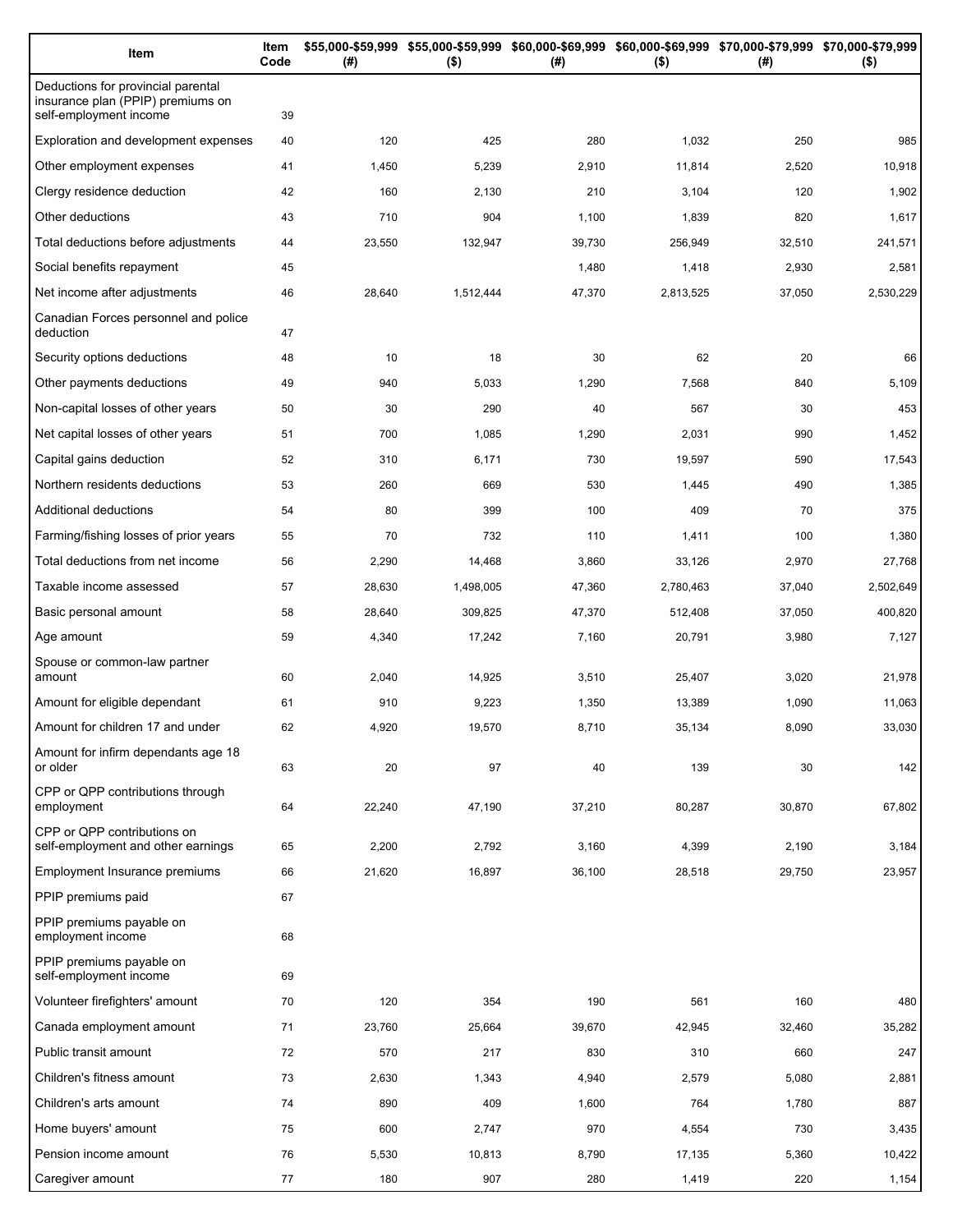| Item                                                                 | Item<br>Code | (#)    | \$55,000-\$59,999 \$55,000-\$59,999 \$60,000-\$69,999 \$60,000-\$69,999 \$70,000-\$79,999 \$70,000-\$79,999<br>$($ \$) | (#)    | $($ \$)        | (# )   | $($ \$) |
|----------------------------------------------------------------------|--------------|--------|------------------------------------------------------------------------------------------------------------------------|--------|----------------|--------|---------|
| Disability amount                                                    | 78           | 490    | 3,705                                                                                                                  | 650    | 4,897          | 420    | 3,146   |
| Disability amount transferred from a<br>dependant                    | 79           | 260    | 2,493                                                                                                                  | 480    | 4,775          | 450    | 4,471   |
| Interest paid on student loans                                       | 80           | 1,350  | 941                                                                                                                    | 2,290  | 1,635          | 1,590  | 1,072   |
| Tuition, education, and textbook<br>amounts                          | 81           | 2,150  | 11,480                                                                                                                 | 3,250  | 18,853         | 2,190  | 10,790  |
| Tuition, education, and textbook<br>amounts transferred from a child | 82           | 700    | 3,310                                                                                                                  | 1,320  | 6,358          | 1,410  | 6,973   |
| Amounts transferred from spouse or<br>common-law partner             | 83           | 710    | 3,453                                                                                                                  | 1,140  | 5,281          | 860    | 4,002   |
| Medical expenses                                                     | 84           | 3,790  | 12,315                                                                                                                 | 5,360  | 18,853         | 3,160  | 10,656  |
| Total tax credits on personal amounts                                | 85           | 28,640 | 77,692                                                                                                                 | 47,370 | 127,711        | 37,050 | 99,755  |
| Allowable charitable donations and<br>government gifts               | 86           | 10,480 | 13,810                                                                                                                 | 18,060 | 25,543         | 14,940 | 21,091  |
| Eligible cultural and ecological gifts                               | 87           | 10     | 1                                                                                                                      | 10     | $\overline{4}$ | 10     | 39      |
| Total tax credit on donations and gifts                              | 88           | 10,410 | 3,787                                                                                                                  | 17,990 | 7,030          | 14,890 | 5,815   |
| Total federal non-refundable tax credits                             | 89           | 28,640 | 81,479                                                                                                                 | 47,370 | 134,741        | 37,050 | 105,570 |
| Federal dividend tax credit                                          | 90           | 6,750  | 9,246                                                                                                                  | 12,050 | 20,047         | 9,460  | 18,865  |
| Overseas employment tax credit                                       | 91           |        |                                                                                                                        |        |                |        |         |
| Minimum tax carryover                                                | 92           | 160    | 532                                                                                                                    | 320    | 1.078          | 250    | 767     |
| Basic federal tax                                                    | 93           | 28,080 | 153,685                                                                                                                | 46,590 | 315,391        | 36,700 | 315,243 |
| Federal Foreign Tax Credit                                           | 94           | 1,550  | 201                                                                                                                    | 2,810  | 340            | 2,280  | 320     |
| Federal Political contribution tax credit                            | 95           | 420    | 67                                                                                                                     | 740    | 118            | 590    | 91      |
| <b>Investment Tax Credit</b>                                         | 96           | 60     | 42                                                                                                                     | 120    | 97             | 110    | 89      |
| Labour-sponsored funds tax credit                                    | 97           | 1,030  | 613                                                                                                                    | 1,940  | 1,189          | 1,970  | 1,233   |
| Alternative minimum tax payable                                      | 98           |        |                                                                                                                        | 30     | 26             | 90     | 29      |
| Net federal tax                                                      | 99           | 28,040 | 152,767                                                                                                                | 46,540 | 313,650        | 36,670 | 313,513 |
| CPP contributions on self-employment                                 | 100          | 2,200  | 5,583                                                                                                                  | 3,160  | 8,798          | 2,190  | 6,368   |
| Social Benefits repayment                                            | 101          |        |                                                                                                                        | 1,480  | 1,418          | 2,930  | 2,581   |
| Net Provincial Tax                                                   | 102          | 27,920 | 89,381                                                                                                                 | 46,500 | 184,876        | 36,650 | 185,883 |
| Total tax payable                                                    | 103          | 28,400 | 247,815                                                                                                                | 47,010 | 508,746        | 36,930 | 508,345 |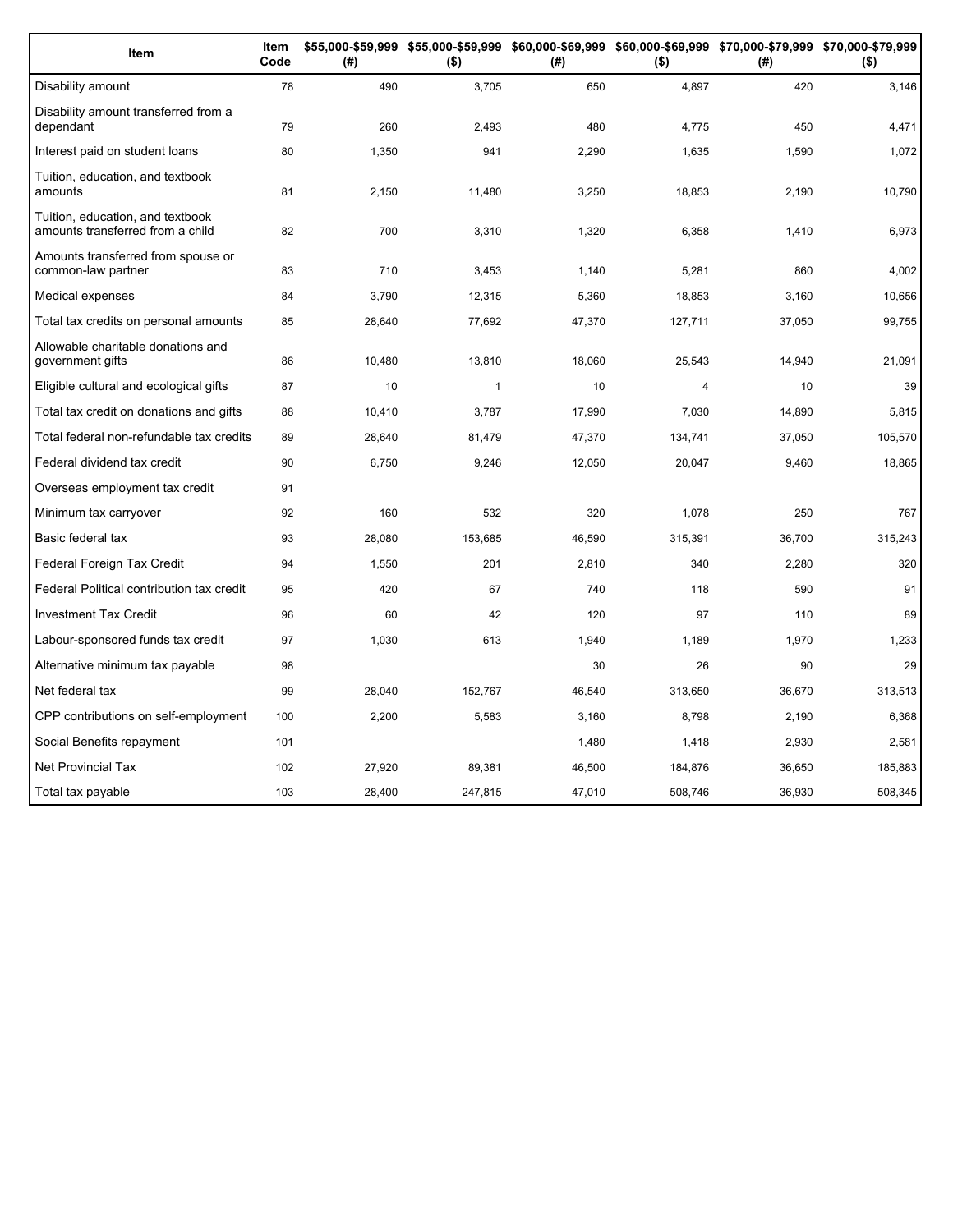| Item                                                              | Item<br>Code   | (# )   | $($ \$)   | (#)    | $($ \$)   | \$80,000-\$89,999 \$80,000-\$89,999 \$90,000-\$99,999 \$90,000-\$99,999 \$100,000-\$149,999 \$100,000-\$149,999<br>(# ) | $($ \$)   |
|-------------------------------------------------------------------|----------------|--------|-----------|--------|-----------|-------------------------------------------------------------------------------------------------------------------------|-----------|
| Number of taxable returns                                         | $\mathbf{1}$   | 28,940 |           | 20,830 |           | 47,490                                                                                                                  |           |
| Number of non-taxable returns                                     | 2              | 50     |           | 30     |           | 50                                                                                                                      |           |
| Total number of returns                                           | 3              | 28,990 |           | 20,860 |           | 47,530                                                                                                                  |           |
| Employment income                                                 | $\overline{4}$ | 25,600 | 1,904,094 | 18,670 | 1,558,604 | 42,230                                                                                                                  | 4,296,609 |
| Commissions (from employment)                                     | 5              | 640    | 22,977    | 540    | 21,137    | 1,360                                                                                                                   | 80,268    |
| Other employment income                                           | 6              | 5,490  | 8,115     | 3,050  | 6,429     | 7,040                                                                                                                   | 18,655    |
| Old Age Security pension (OASP)                                   | $\overline{7}$ | 2,420  | 14,376    | 1,550  | 9,133     | 3,320                                                                                                                   | 18,712    |
| CPP or QPP benefits                                               | 8              | 3,770  | 29,092    | 2,450  | 19,006    | 5,250                                                                                                                   | 40,343    |
| Other pensions or superannuation                                  | 9              | 3,130  | 107,285   | 2,030  | 69,935    | 4,280                                                                                                                   | 155,619   |
| Elected split-pension amount                                      | 10             | 710    | 7,867     | 460    | 4,063     | 870                                                                                                                     | 6,626     |
| Universal Child Care Benefit<br>(UCCB)                            | 11             | 940    | 1,410     | 490    | 734       | 710                                                                                                                     | 1,179     |
| Employment Insurance and other<br>benefits                        | 12             | 1,410  | 7,905     | 880    | 4,664     | 1,410                                                                                                                   | 6,447     |
| Taxable amount of dividends from<br>taxable Canadian corporations | 13             | 7,940  | 138,821   | 6,050  | 108,957   | 17,030                                                                                                                  | 442,909   |
| Interest and other investment<br>income                           | 14             | 8,990  | 18,484    | 6,730  | 14,094    | 17,420                                                                                                                  | 41,848    |
| Net partnership income (Limited<br>or non-active partners only)   | 15             | 320    | 151       | 300    | 33        | 990                                                                                                                     | 342       |
| Net rental income                                                 | 16             | 2,370  | 13,185    | 1,770  | 10,166    | 4,570                                                                                                                   | 29,469    |
| Taxable capital gains                                             | 17             | 3,790  | 31,550    | 2,920  | 29,102    | 7,900                                                                                                                   | 108,981   |
| Registered retirement savings<br>plan income (RRSP)               | 18             | 2,880  | 16,432    | 2,110  | 13,461    | 5,050                                                                                                                   | 42,924    |
| Other income                                                      | 19             | 6,980  | 26,721    | 5,210  | 21,656    | 13,090                                                                                                                  | 73,165    |
| Net business income                                               | 20             | 2,190  | 47,666    | 1,510  | 35,920    | 3,610                                                                                                                   | 110,860   |
| Net professional income                                           | 21             | 290    | 7,367     | 220    | 5,885     | 810                                                                                                                     | 39,611    |
| Net commission income                                             | 22             | 300    | 7,181     | 240    | 7,524     | 630                                                                                                                     | 29,093    |
| Net farming income                                                | 23             | 2,380  | 39,648    | 1,850  | 32,591    | 4,510                                                                                                                   | 103,546   |
| Net fishing income                                                | 24             |        |           |        |           | 20                                                                                                                      | $-1$      |
| Workers' compensation benefits                                    | 25             | 450    | 3,113     | 360    | 2,433     | 510                                                                                                                     | 3,753     |
| Social assistance payments                                        | 26             | 60     | 170       | 30     | 84        | 60                                                                                                                      | 201       |
| Net federal supplements                                           | 27             | 60     | 209       | 50     | 189       | 90                                                                                                                      | 245       |
| Total income assessed                                             | 28             | 28,990 | 2,454,959 | 20,860 | 1,976,347 | 47,530                                                                                                                  | 5,653,545 |
| Registered pension plan<br>contributions (RPP)                    | 29             | 14,200 | 73,988    | 10,280 | 57,902    | 20,560                                                                                                                  | 132,111   |
| <b>RRSP</b> deduction                                             | 30             | 15,240 | 80,662    | 12,160 | 74,765    | 30,200                                                                                                                  | 259,240   |
| Deduction for elected<br>split-pension amount                     | 31             | 1,550  | 21,625    | 970    | 13,719    | 2,120                                                                                                                   | 35,078    |
| Annual union, professional, or like<br>dues                       | 32             | 12,610 | 13,682    | 8,790  | 10,891    | 17,250                                                                                                                  | 23,842    |
| Child care expenses                                               | 33             | 1,390  | 6,427     | 800    | 3,771     | 1,200                                                                                                                   | 5,667     |
| Business investment loss                                          | 34             | 20     | 528       | 20     | 206       | 60                                                                                                                      | 797       |
| Moving expenses                                                   | 35             | 270    | 1,770     | 230    | 1,800     | 450                                                                                                                     | 3,398     |
| Support payments made                                             | 36             | 110    | 789       | 100    | 825       | 360                                                                                                                     | 4,069     |
| Carrying charges and interest<br>expenses                         | 37             | 5,090  | 5,792     | 3,870  | 4,701     | 10,540                                                                                                                  | 15,990    |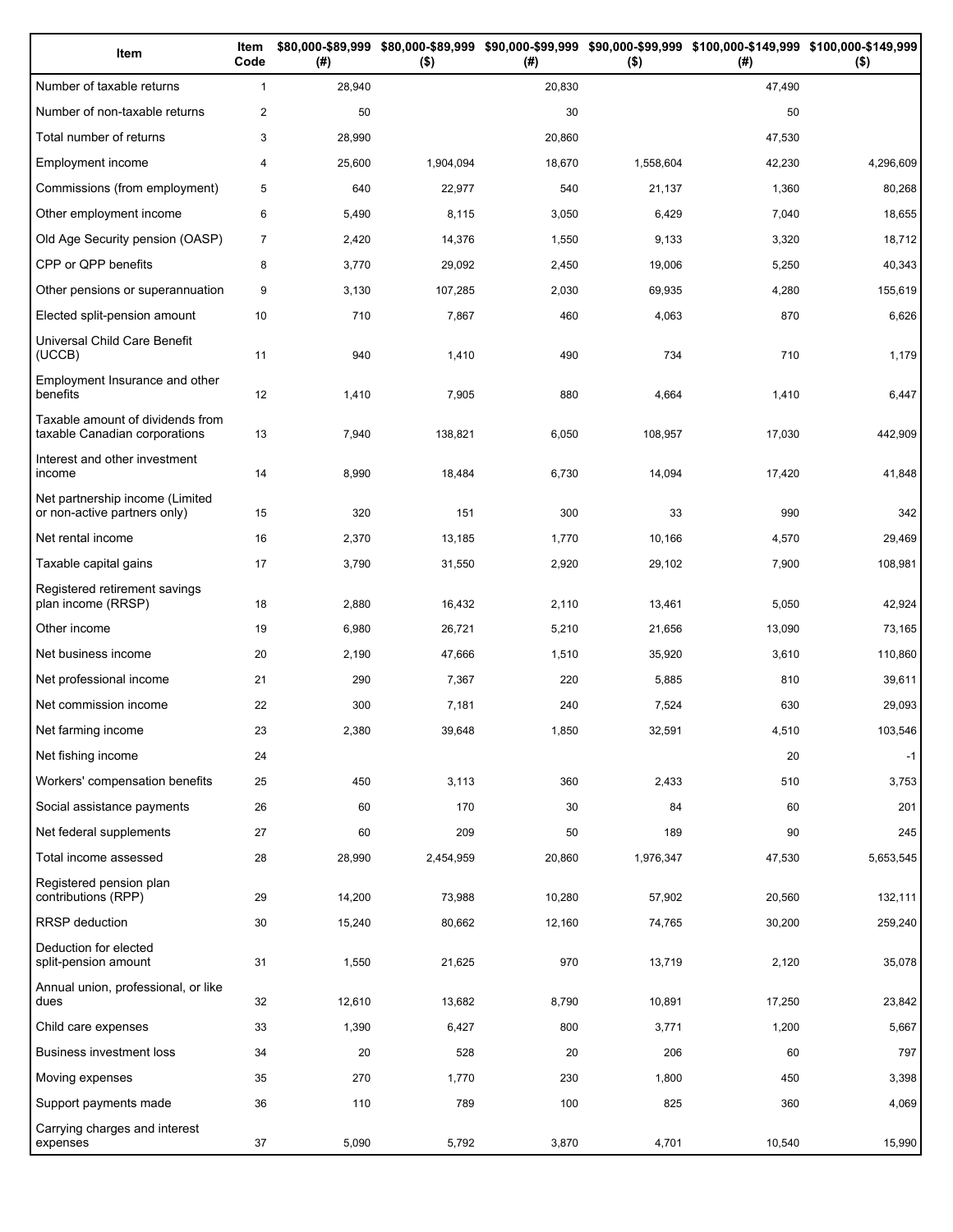| Item                                                                                              | Item<br>Code | (# )            | $($ \$)         | (#)             | $($ \$)         | \$80,000-\$89,999 \$80,000-\$89,999 \$90,000-\$99,999 \$90,000-\$99,999 \$100,000-\$149,999 \$100,000-\$149,999<br>(#) | $($ \$)         |
|---------------------------------------------------------------------------------------------------|--------------|-----------------|-----------------|-----------------|-----------------|------------------------------------------------------------------------------------------------------------------------|-----------------|
| Deductions for CPP/QPP<br>contributions on self-employment<br>and other earnings                  | 38           | 1,590           | 2,418           | 1,130           | 1,827           | 2,880                                                                                                                  | 4,966           |
| Deductions for provincial parental<br>insurance plan (PPIP) premiums<br>on self-employment income | 39           |                 |                 |                 |                 |                                                                                                                        |                 |
| Exploration and development<br>expenses                                                           | 40           | 240             | 1,103           | 230             | 1,250           | 740                                                                                                                    | 4,821           |
| Other employment expenses                                                                         | 41           | 2,120           | 10,301          | 1,720           | 8,132           | 4,220                                                                                                                  | 23,928          |
| Clergy residence deduction                                                                        | 42           | 50              | 804             | 20              | 398             | 30                                                                                                                     | 455             |
| Other deductions                                                                                  | 43           | 660             | 1,756           | 480             | 1,521           | 1,150                                                                                                                  | 6,998           |
| Total deductions before<br>adjustments                                                            | 44           | 25,870          | 221,657         | 18,920          | 181,709         | 43,390                                                                                                                 | 521,366         |
| Social benefits repayment                                                                         | 45           | 2,280           | 3,768           | 1,730           | 4,069           | 3,740                                                                                                                  | 15,063          |
| Net income after adjustments                                                                      | 46           | 28,990          | 2,229,781       | 20,860          | 1,790,569       | 47,530                                                                                                                 | 5,117,116       |
| Canadian Forces personnel and<br>police deduction                                                 | 47           |                 |                 |                 |                 |                                                                                                                        |                 |
| Security options deductions                                                                       | 48           | 20              | 46              | 20              | 111             | 150                                                                                                                    | 714             |
| Other payments deductions                                                                         | 49           | 560             | 3,482           | 420             | 2,701           | 610                                                                                                                    | 4,109           |
| Non-capital losses of other years                                                                 | 50           | 20              | 281             | 20              | 211             | 30                                                                                                                     | 424             |
| Net capital losses of other years                                                                 | 51           | 810             | 1,188           | 630             | 1,065           | 1,760                                                                                                                  | 3,971           |
| Capital gains deduction                                                                           | 52           | 550             | 19,867          | 430             | 18,834          | 1,320                                                                                                                  | 73,051          |
| Northern residents deductions                                                                     | 53           | 480             | 1,395           | 360             | 1,047           | 1,010                                                                                                                  | 3,035           |
| Additional deductions                                                                             | 54           | 30              | 80              | 30              | 197             | 70                                                                                                                     | 293             |
| Farming/fishing losses of prior<br>years                                                          | 55           | 60              | 566             | 50              | 493             | 170                                                                                                                    | 2,923           |
| Total deductions from net income                                                                  | 56           | 2,430           | 27,016          | 1,870           | 24,759          | 4,880                                                                                                                  | 88,745          |
| Taxable income assessed                                                                           | 57           | 28,980          | 2,202,915       | 20,860          | 1,765,849       | 47,510                                                                                                                 | 5,028,837       |
| Basic personal amount                                                                             | 58           | 28,990          | 313,626         | 20,860          | 225,710         | 47,530                                                                                                                 | 514,223         |
| Age amount                                                                                        | 59           | 1,340           | 2,317           | 510             | 777             | 380                                                                                                                    | 669             |
| Spouse or common-law partner<br>amount                                                            | 60           | 2,530           | 18,134          | 2,080           | 15,460          | 5,630                                                                                                                  | 42,687          |
| Amount for eligible dependant                                                                     | 61           | 840             | 8,429           | 560             | 5,633           | 960                                                                                                                    | 9,508           |
| Amount for children 17 and under                                                                  | 62           | 7,110           | 29,156          | 5,460           | 22,740          | 13,430                                                                                                                 | 56,542          |
| Amount for infirm dependants age<br>18 or older                                                   | 63           | 20              | 116             | 10              | 56              | 50                                                                                                                     | 222             |
| CPP or QPP contributions<br>through employment                                                    | 64           | 24,760          | 54,762          | 18,130          | 40,403          | 40,890                                                                                                                 | 91,209          |
| CPP or QPP contributions on<br>self-employment and other                                          |              |                 |                 |                 |                 |                                                                                                                        |                 |
| earnings<br>Employment Insurance premiums                                                         | 65           | 1,590<br>23,600 | 2,418<br>19,157 | 1,130<br>17,240 | 1,827<br>14,099 | 2,880<br>37,670                                                                                                        | 4,966<br>30,952 |
| PPIP premiums paid                                                                                | 66<br>67     |                 |                 |                 |                 |                                                                                                                        |                 |
| PPIP premiums payable on                                                                          |              |                 |                 |                 |                 |                                                                                                                        |                 |
| employment income                                                                                 | 68           |                 |                 |                 |                 |                                                                                                                        |                 |
| PPIP premiums payable on<br>self-employment income                                                | 69           |                 |                 |                 |                 |                                                                                                                        |                 |
| Volunteer firefighters' amount                                                                    | 70           | 130             | 387             | 90              | 258             | 240                                                                                                                    | 723             |
| Canada employment amount                                                                          | 71           | 25,810          | 28,077          | 18,810          | 20,486          | 42,490                                                                                                                 | 46,302          |
| Public transit amount                                                                             | 72           | 490             | 174             | 310             | 105             | 670                                                                                                                    | 214             |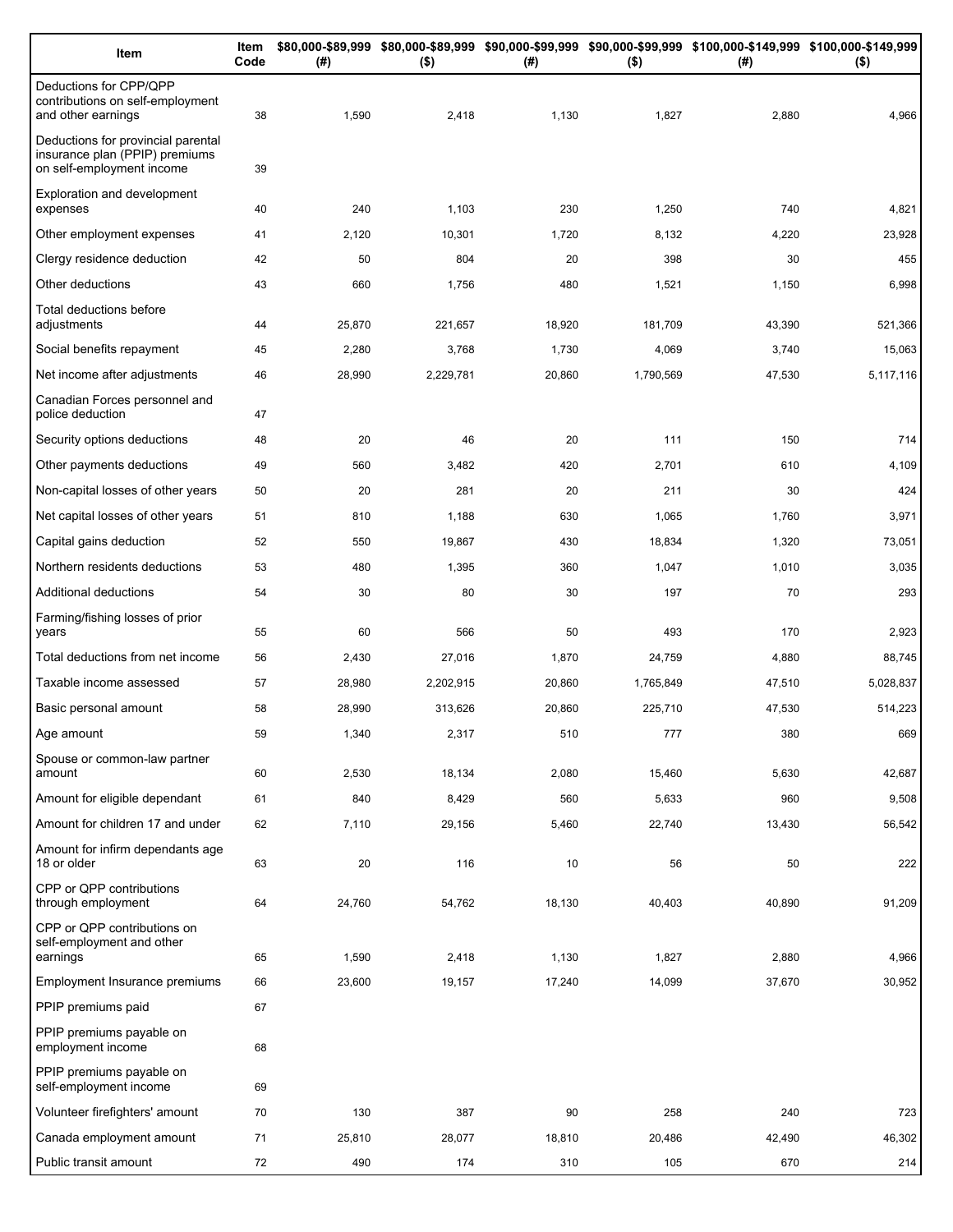| Item                                                                 | Item<br>Code | (# )   | $($ \$) | (#)    | $($ \$) | \$80,000-\$89,999 \$80,000-\$89,999 \$90,000-\$99,999 \$90,000-\$99,999 \$100,000-\$149,999 \$100,000-\$149,999<br>(#) | $($ \$)   |
|----------------------------------------------------------------------|--------------|--------|---------|--------|---------|------------------------------------------------------------------------------------------------------------------------|-----------|
| Children's fitness amount                                            | 73           | 4,540  | 2,670   | 3,510  | 2,146   | 8,890                                                                                                                  | 5,653     |
| Children's arts amount                                               | 74           | 1,730  | 885     | 1,270  | 670     | 3,430                                                                                                                  | 1,883     |
| Home buyers' amount                                                  | 75           | 470    | 2,247   | 340    | 1,641   | 620                                                                                                                    | 2,923     |
| Pension income amount                                                | 76           | 3,600  | 6,995   | 2,390  | 4,653   | 4,990                                                                                                                  | 9,688     |
| Caregiver amount                                                     | 77           | 170    | 907     | 120    | 656     | 330                                                                                                                    | 1,771     |
| Disability amount                                                    | 78           | 250    | 1,902   | 150    | 1,162   | 350                                                                                                                    | 2,663     |
| Disability amount transferred from<br>a dependant                    | 79           | 330    | 3,351   | 280    | 2,967   | 610                                                                                                                    | 6,150     |
| Interest paid on student loans                                       | 80           | 1,090  | 762     | 700    | 473     | 950                                                                                                                    | 598       |
| Tuition, education, and textbook<br>amounts                          | 81           | 1,560  | 5,600   | 1,040  | 4,256   | 1,910                                                                                                                  | 7,157     |
| Tuition, education, and textbook<br>amounts transferred from a child | 82           | 1,430  | 7,028   | 1,110  | 5,558   | 3,260                                                                                                                  | 16,907    |
| Amounts transferred from spouse<br>or common-law partner             | 83           | 700    | 3,230   | 510    | 2,275   | 1,150                                                                                                                  | 5,060     |
| Medical expenses                                                     | 84           | 2,080  | 7,129   | 1,420  | 5,149   | 3,190                                                                                                                  | 12,540    |
| Total tax credits on personal<br>amounts                             | 85           | 28,990 | 77,922  | 20,860 | 56,876  | 47,530                                                                                                                 | 130,688   |
| Allowable charitable donations<br>and government gifts               | 86           | 12,660 | 18,871  | 9,510  | 14,453  | 23,870                                                                                                                 | 40,774    |
| Eligible cultural and ecological<br>gifts                            | 87           |        |         |        |         |                                                                                                                        |           |
| Total tax credit on donations and<br>gifts                           | 88           | 12,610 | 5,127   | 9,490  | 3,990   | 23,820                                                                                                                 | 11,213    |
| Total federal non-refundable tax<br>credits                          | 89           | 28,990 | 83,048  | 20,860 | 60,866  | 47,530                                                                                                                 | 141,902   |
| Federal dividend tax credit                                          | 90           | 8,120  | 18,673  | 6,160  | 14,673  | 17,210                                                                                                                 | 59,437    |
| Overseas employment tax credit                                       | 91           |        |         |        |         | 40                                                                                                                     | 419       |
| Minimum tax carryover                                                | 92           | 220    | 659     | 160    | 455     | 480                                                                                                                    | 1,162     |
| Basic federal tax                                                    | 93           | 28,840 | 296,271 | 20,780 | 252,972 | 47,380                                                                                                                 | 805,013   |
| Federal Foreign Tax Credit                                           | 94           | 1,970  | 289     | 1,480  | 323     | 4,320                                                                                                                  | 1,275     |
| Federal Political contribution tax<br>credit                         | 95           | 450    | 72      | 340    | 58      | 830                                                                                                                    | 159       |
| Investment Tax Credit                                                | 96           | 90     | 73      | 90     | 74      | 320                                                                                                                    | 280       |
| Labour-sponsored funds tax credit                                    | 97           | 1,800  | 1,148   | 1,630  | 1,056   | 4,580                                                                                                                  | 3,086     |
| Alternative minimum tax payable                                      | 98           | 250    | 137     | 280    | 209     | 1,020                                                                                                                  | 1,605     |
| Net federal tax                                                      | 99           | 28,830 | 294,693 | 20,770 | 251,467 | 47,360                                                                                                                 | 800,263   |
| CPP contributions on<br>self-employment                              | 100          | 1,590  | 4,836   | 1,130  | 3,653   | 2,880                                                                                                                  | 9,932     |
| Social Benefits repayment                                            | 101          | 2,280  | 3,768   | 1,730  | 4,069   | 3,740                                                                                                                  | 15,063    |
| Net Provincial Tax                                                   | 102          | 28,810 | 175,810 | 20,770 | 148,656 | 47,340                                                                                                                 | 460,069   |
| Total tax payable                                                    | 103          | 28,940 | 479,109 | 20,830 | 407,845 | 47,490                                                                                                                 | 1,285,327 |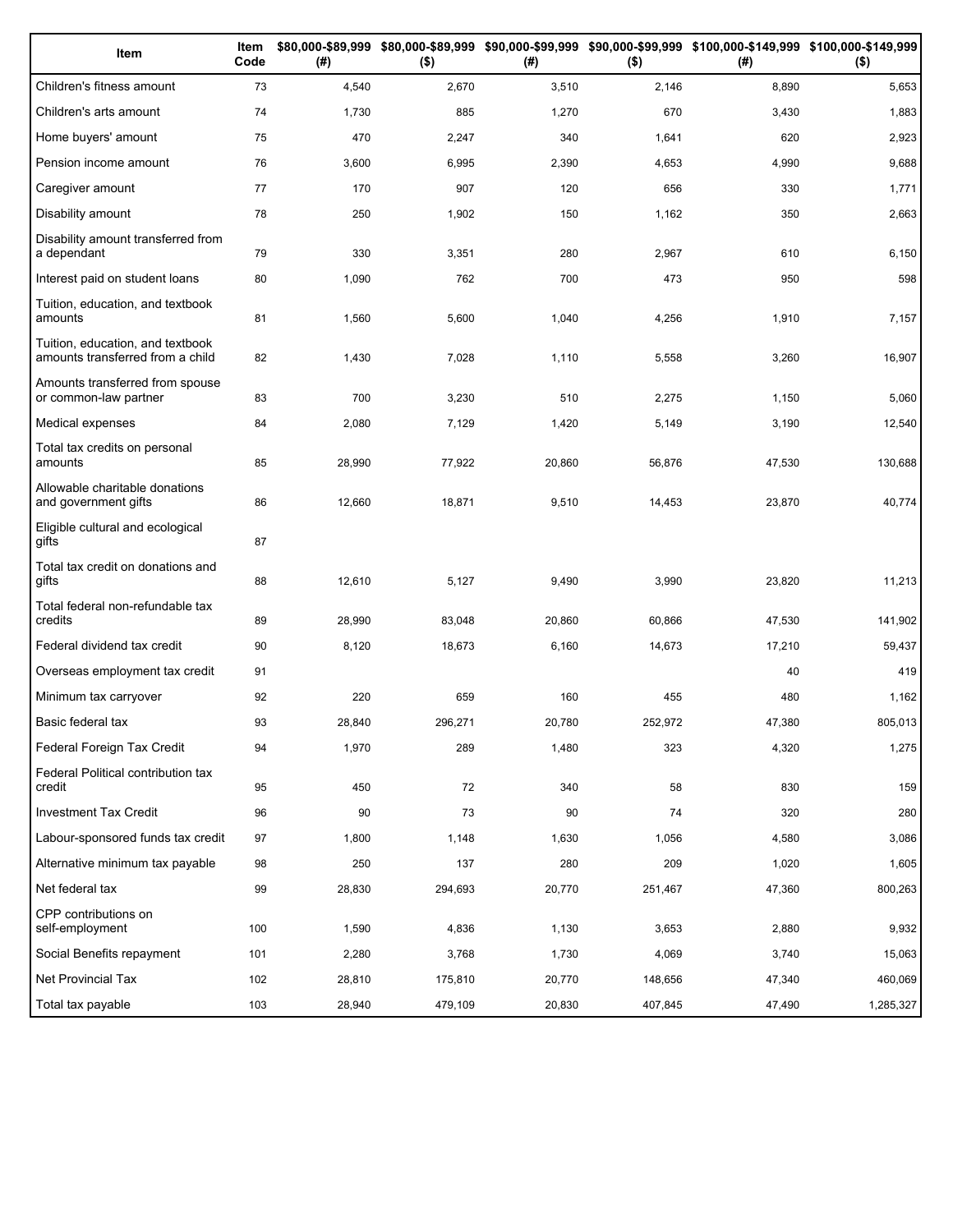| Item                                                                                           | Item<br>Code   | (#)    | \$150,000-\$249,999 \$150,000-\$249,999<br>$($ \$) | \$250,000<br>and<br>over $(#)$ | \$250,000<br>and<br>over $($)$ |
|------------------------------------------------------------------------------------------------|----------------|--------|----------------------------------------------------|--------------------------------|--------------------------------|
| Number of taxable returns                                                                      | $\mathbf{1}$   | 15,220 |                                                    | 5,760                          |                                |
| Number of non-taxable returns                                                                  | 2              | 20     |                                                    |                                |                                |
| Total number of returns                                                                        | 3              | 15,240 |                                                    | 5,770                          |                                |
| Employment income                                                                              | 4              | 12,480 | 1,726,569                                          | 4,140                          | 1,185,259                      |
| Commissions (from employment)                                                                  | 5              | 670    | 79,310                                             | 320                            | 88,062                         |
| Other employment income                                                                        | 6              | 2,290  | 20,064                                             | 740                            | 43,958                         |
| Old Age Security pension (OASP)                                                                | $\overline{7}$ | 1,730  | 9,080                                              | 1,170                          | 5,583                          |
| CPP or QPP benefits                                                                            | 8              | 2,320  | 17,940                                             | 1,380                          | 10,745                         |
| Other pensions or superannuation                                                               | 9              | 1,690  | 67,374                                             | 890                            | 49,476                         |
| Elected split-pension amount                                                                   | 10             | 330    | 2,261                                              | 140                            | 655                            |
| Universal Child Care Benefit (UCCB)                                                            | 11             | 190    | 299                                                | 50                             | 72                             |
| Employment Insurance and other benefits                                                        | 12             | 150    | 663                                                | 20                             | 170                            |
| Taxable amount of dividends from taxable Canadian corporations                                 | 13             | 7,950  | 373,514                                            | 4,090                          | 614,631                        |
| Interest and other investment income                                                           | 14             | 7,470  | 33,726                                             | 3,950                          | 53,547                         |
| Net partnership income (Limited or non-active partners only)                                   | 15             | 720    | 400                                                | 730                            | 15,031                         |
| Net rental income                                                                              | 16             | 1,950  | 16,584                                             | 990                            | 16,969                         |
| Taxable capital gains                                                                          | 17             | 4,120  | 139,589                                            | 2,700                          | 361,549                        |
| Registered retirement savings plan income (RRSP)                                               | 18             | 1,480  | 25,659                                             | 380                            | 19,112                         |
| Other income                                                                                   | 19             | 5,510  | 63,577                                             | 2,820                          | 104,916                        |
| Net business income                                                                            | 20             | 1,170  | 62,831                                             | 470                            | 48,167                         |
| Net professional income                                                                        | 21             | 630    | 63,395                                             | 530                            | 121,213                        |
| Net commission income                                                                          | 22             | 250    | 21,564                                             | 80                             | 13,057                         |
| Net farming income                                                                             | 23             | 1,930  | 65,095                                             | 990                            | 52,212                         |
| Net fishing income                                                                             | 24             |        |                                                    |                                |                                |
| Workers' compensation benefits                                                                 | 25             | 80     | 823                                                | 10                             | 78                             |
| Social assistance payments                                                                     | 26             |        |                                                    |                                |                                |
| Net federal supplements                                                                        | 27             | 60     | 161                                                | 40                             | 91                             |
| Total income assessed                                                                          | 28             | 15,240 | 2,790,931                                          | 5,770                          | 2,805,240                      |
| Registered pension plan contributions (RPP)                                                    | 29             | 4,550  | 33,945                                             | 1,060                          | 9,276                          |
| <b>RRSP</b> deduction                                                                          | 30             | 10,060 | 140,483                                            | 3,330                          | 72,721                         |
| Deduction for elected split-pension amount                                                     | 31             | 750    | 12,998                                             | 280                            | 4,232                          |
| Annual union, professional, or like dues                                                       | 32             | 3,040  | 4,167                                              | 590                            | 622                            |
| Child care expenses                                                                            | 33             | 280    | 1,511                                              | 80                             | 412                            |
| <b>Business investment loss</b>                                                                | 34             | 20     | 406                                                | 20                             | 678                            |
| Moving expenses                                                                                | 35             | 150    | 1,607                                              | 30                             | 572                            |
| Support payments made                                                                          | 36             | 180    | 3,715                                              | 110                            | 4,840                          |
| Carrying charges and interest expenses                                                         | 37             | 4,970  | 12,427                                             | 2,700                          | 20,346                         |
| Deductions for CPP/QPP contributions on self-employment and other earnings                     | 38             | 1,360  | 2,477                                              | 720                            | 1,345                          |
| Deductions for provincial parental insurance plan (PPIP) premiums on<br>self-employment income | 39             |        |                                                    |                                |                                |
| Exploration and development expenses                                                           | 40             | 550    | 5,455                                              | 620                            | 14,752                         |
| Other employment expenses                                                                      | 41             | 1,550  | 15,108                                             | 560                            | 10,531                         |
| Clergy residence deduction                                                                     | 42             |        |                                                    |                                |                                |
| Other deductions                                                                               | 43             | 480    | 7,987                                              | 290                            | 16,502                         |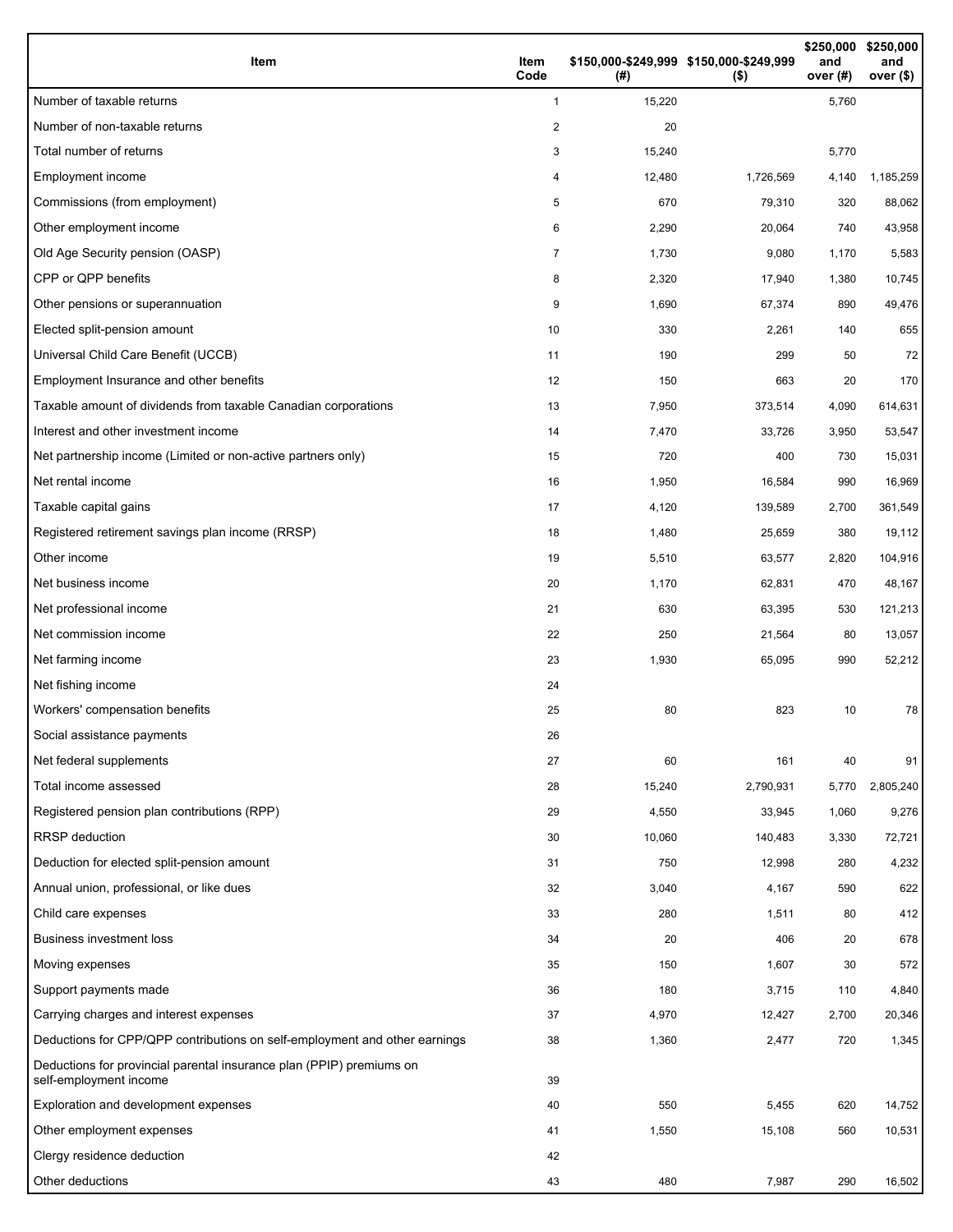| Item                                                              | <b>Item Code</b> | (# )   | \$150,000-\$249,999 \$150,000-\$249,999<br>$($ \$) | and<br>over (#) | \$250,000 \$250,000<br>and<br>over (\$) |
|-------------------------------------------------------------------|------------------|--------|----------------------------------------------------|-----------------|-----------------------------------------|
| Total deductions before adjustments                               | 44               | 13,770 | 242,341                                            | 5,030           | 156,875                                 |
| Social benefits repayment                                         | 45               | 1,560  | 9,018                                              | 970             | 5,479                                   |
| Net income after adjustments                                      | 46               | 15,240 | 2,539,572                                          | 5,770           | 2,642,885                               |
| Canadian Forces personnel and police deduction                    | 47               |        |                                                    |                 |                                         |
| Security options deductions                                       | 48               | 170    | 1,785                                              | 110             | 23,059                                  |
| Other payments deductions                                         | 49               | 90     | 864                                                | 20              | 92                                      |
| Non-capital losses of other years                                 | 50               | 10     | 318                                                |                 |                                         |
| Net capital losses of other years                                 | 51               | 1,000  | 3,359                                              | 650             | 5,654                                   |
| Capital gains deduction                                           | 52               | 1,020  | 106,665                                            | 990             | 233,524                                 |
| Northern residents deductions                                     | 53               | 170    | 536                                                | 30              | 75                                      |
| Additional deductions                                             | 54               | 30     | 375                                                | 20              | 154                                     |
| Farming/fishing losses of prior years                             | 55               | 80     | 1,629                                              | 40              | 1,323                                   |
| Total deductions from net income                                  | 56               | 2,370  | 115,679                                            | 1,650           | 264,276                                 |
| Taxable income assessed                                           | 57               | 15,220 | 2,424,238                                          | 5,760           | 2,378,801                               |
| Basic personal amount                                             | 58               | 15,230 | 164,741                                            | 5,770           | 62,333                                  |
| Age amount                                                        | 59               | 40     | 158                                                | 30              | 118                                     |
| Spouse or common-law partner amount                               | 60               | 2,120  | 16,442                                             | 670             | 5,525                                   |
| Amount for eligible dependant                                     | 61               | 220    | 2,194                                              | 60              | 611                                     |
| Amount for children 17 and under                                  | 62               | 4,350  | 18,510                                             | 1,470           | 6,329                                   |
| Amount for infirm dependants age 18 or older                      | 63               | 20     | 96                                                 | 10              | 50                                      |
| CPP or QPP contributions through employment                       | 64               | 11,830 | 26,104                                             | 3,720           | 8,114                                   |
| CPP or QPP contributions on self-employment and other earnings    | 65               | 1,360  | 2,477                                              | 720             | 1,345                                   |
| Employment Insurance premiums                                     | 66               | 9,880  | 8,067                                              | 2,310           | 1,842                                   |
| PPIP premiums paid                                                | 67               |        |                                                    |                 |                                         |
| PPIP premiums payable on employment income                        | 68               |        |                                                    |                 |                                         |
| PPIP premiums payable on self-employment income                   | 69               |        |                                                    |                 |                                         |
| Volunteer firefighters' amount                                    | 70               | 50     | 159                                                |                 |                                         |
| Canada employment amount                                          | 71               | 12,630 | 13,759                                             | 4,190           | 4,547                                   |
| Public transit amount                                             | 72               | 150    | 44                                                 | 40              | 11                                      |
| Children's fitness amount                                         | 73               | 2,980  | 2,051                                              | 1,030           | 752                                     |
| Children's arts amount                                            | 74               | 1,180  | 677                                                | 440             | 292                                     |
| Home buyers' amount                                               | 75               | 90     | 459                                                | 20              | 90                                      |
| Pension income amount                                             | 76               | 1,940  | 3,695                                              | 990             | 1,852                                   |
| Caregiver amount                                                  | 77               | 100    | 600                                                | 40              | 221                                     |
| Disability amount                                                 | 78               | 150    | 1,102                                              | 80              | 581                                     |
| Disability amount transferred from a dependant                    | 79               | 210    | 2,185                                              | 70              | 728                                     |
| Interest paid on student loans                                    | 80               | 160    | 102                                                | 30              | 23                                      |
| Tuition, education, and textbook amounts                          | 81               | 490    | 2,044                                              | 100             | 349                                     |
| Tuition, education, and textbook amounts transferred from a child | 82               | 1,360  | 7,342                                              | 520             | 3,056                                   |
| Amounts transferred from spouse or common-law partner             | 83               | 350    | 1,434                                              | 120             | 506                                     |
| Medical expenses                                                  | 84               | 1,320  | 6,888                                              | 750             | 5,864                                   |
| Total tax credits on personal amounts                             | 85               | 15,240 | 42,202                                             | 5,770           | 15,774                                  |
| Allowable charitable donations and government gifts               | 86               | 8,660  | 24,717                                             | 3,600           | 58,041                                  |